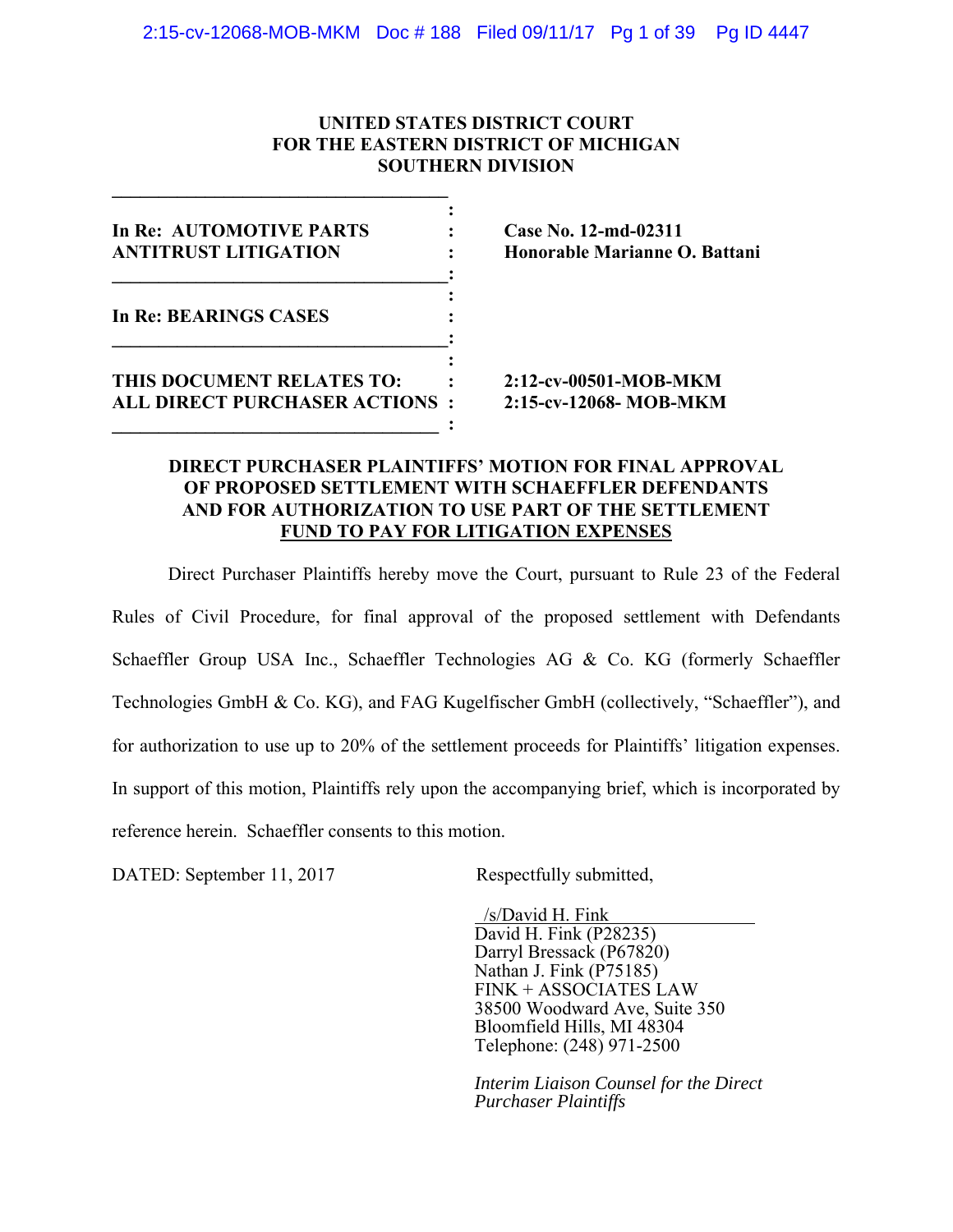#### 2:15-cv-12068-MOB-MKM Doc # 188 Filed 09/11/17 Pg 2 of 39 Pg ID 4448

Steven A. Kanner William H. London Michael E. Moskovitz FREED KANNER LONDON & MILLEN LLC 2201 Waukegan Road, Suite 130 Bannockburn, IL 60015 Telephone: (224) 632-4500

Gregory P. Hansel Randall B. Weill Michael S. Smith PRETI, FLAHERTY, BELIVEAU & PACHIOS LLP One City Center, P.O. Box 9546 Portland, ME 04112-9546 Telephone: (207) 791-3000

Joseph C. Kohn William E. Hoese Douglas A. Abrahams KOHN, SWIFT & GRAF, P.C. One South Broad Street, Suite 2100 Philadelphia, PA 19107 Telephone: (215) 238-1700

Eugene A. Spector William G. Caldes Jonathan M. Jagher Jeffrey L. Spector SPECTOR ROSEMAN & KODROFF, P.C. 1818 Market Street, Suite 2500 Philadelphia, PA 19103 Telephone: (215) 496-0300

#### *Interim Co-Lead Counsel for the Direct Purchaser Plaintiffs*

Solomon B. Cera Thomas C. Bright CERA LLP 595 Market Street, Suite 2300 San Francisco, CA 94105 Telephone: (415) 777-2230

Manuel J. Dominguez Cohen Milstein Sellers & Toll PLLC 2925 PGA Boulevard, Suite 200 Palm Beach Gardens, FL 33410 Telephone: (877) 515-7955

*Direct Purchaser Plaintiffs' Counsel*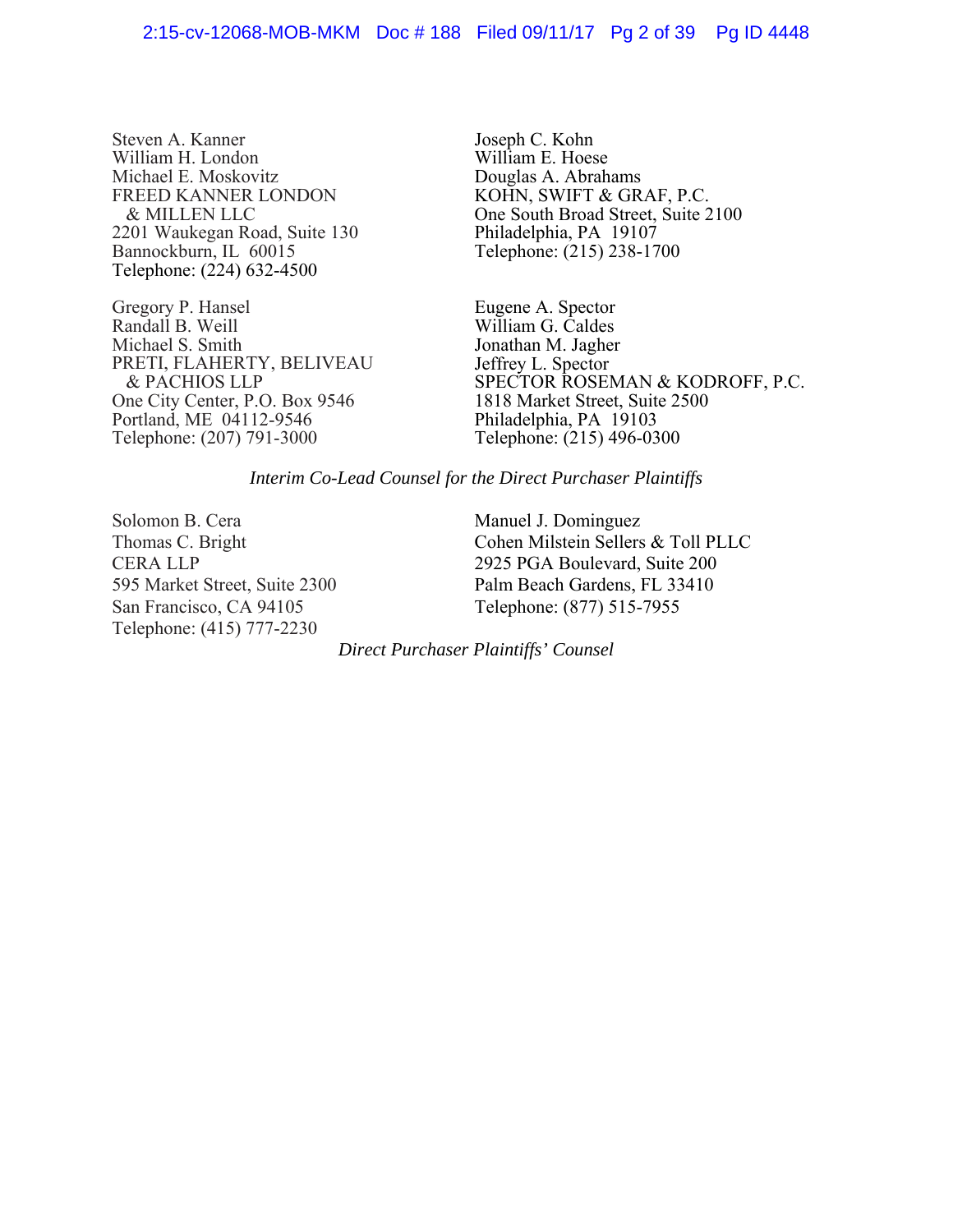# **UNITED STATES DISTRICT COURT FOR THE EASTERN DISTRICT OF MICHIGAN SOUTHERN DIVISION**

| In Re: AUTOMOTIVE PARTS              | Case No. 12-md-02311          |
|--------------------------------------|-------------------------------|
| <b>ANTITRUST LITIGATION</b>          | Honorable Marianne O. Battani |
| In Re: BEARINGS CASES                |                               |
| THIS DOCUMENT RELATES TO:            | 2:12-cv-00501-MOB-MKM         |
| <b>ALL DIRECT PURCHASER ACTIONS:</b> | 2:15-cv-12068- MOB-MKM        |

**\_\_\_\_\_\_\_\_\_\_\_\_\_\_\_\_\_\_\_\_\_\_\_\_\_\_\_\_\_\_\_\_\_\_\_\_** 

# **BRIEF IN SUPPORT OF DIRECT PURCHASER PLAINTIFFS' MOTION FOR FINAL APPROVAL OF PROPOSED SETTLEMENT WITH SCHAEFFLER DEFENDANTS AND FOR AUTHORIZATION TO USE PART OF THE SETTLEMENT FUND TO PAY FOR LITIGATION EXPENSES**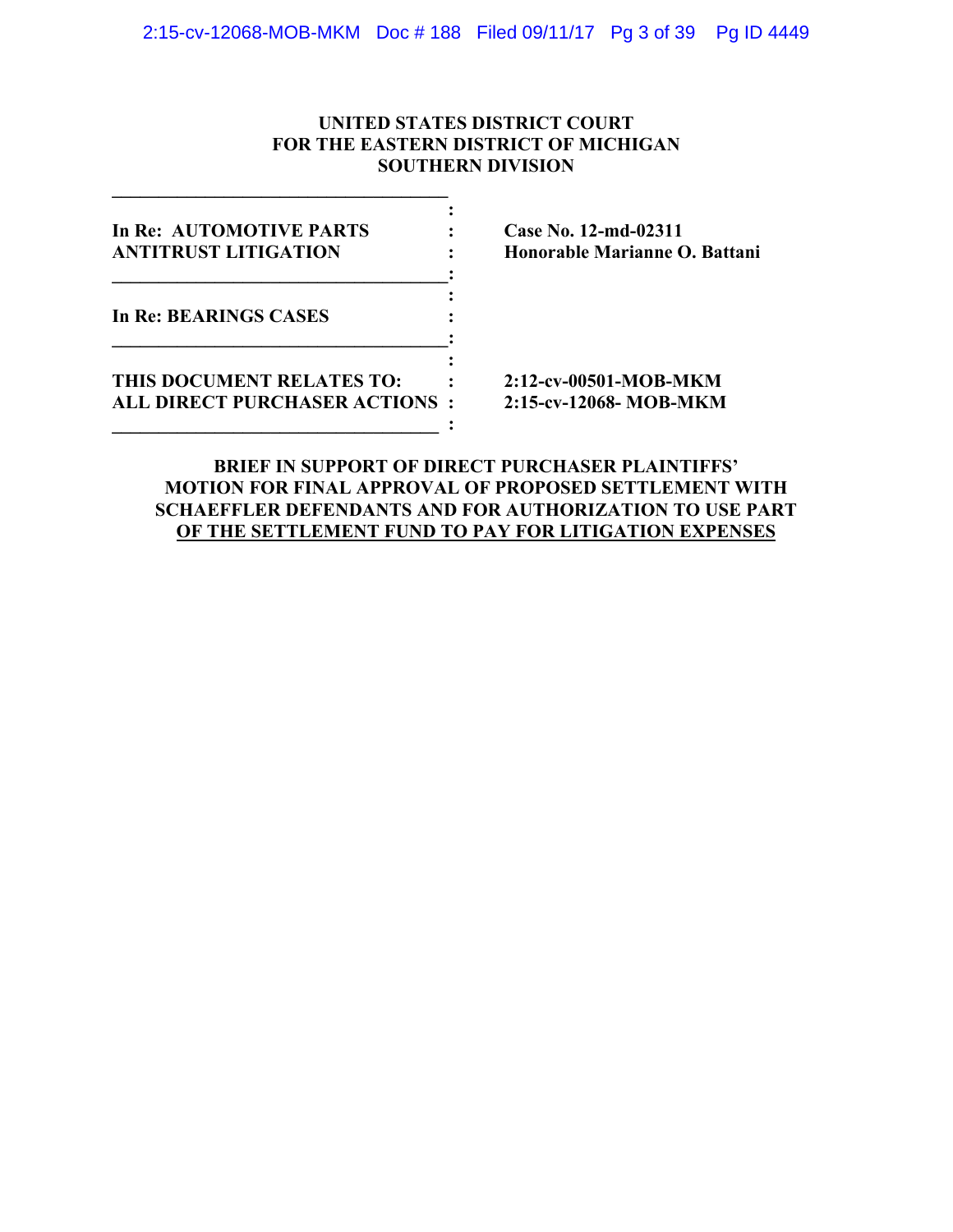# **TABLE OF CONTENTS**

| I.   |           |    |                                                                                                                                             |  |
|------|-----------|----|---------------------------------------------------------------------------------------------------------------------------------------------|--|
| Π.   |           |    |                                                                                                                                             |  |
| III. |           |    | THE PROPOSED SETTLEMENT IS FAIR, REASONABLE AND ADEQUATE AND                                                                                |  |
|      | A.        |    |                                                                                                                                             |  |
|      | <b>B.</b> |    |                                                                                                                                             |  |
|      |           | 1. | The Likelihood of Plaintiffs' Success on the Merits Weighed Against the<br>Amount and Form of the Relief Offered in the Settlement Supports |  |
|      |           | 2. | The Complexity, Expense, and Likely Duration of Continued Litigation                                                                        |  |
|      |           | 3. | The Judgment of Experienced Counsel Supports Approval 13                                                                                    |  |
|      |           | 4. | The Amount of Discovery Completed Is Sufficient.  14                                                                                        |  |
|      |           | 5. |                                                                                                                                             |  |
|      |           | 6. | The Settlement is the Product of Arm's-Length Negotiations 15                                                                               |  |
|      |           | 7. |                                                                                                                                             |  |
| IV.  |           |    | NOTICE WAS PROPER UNDER RULE 23 AND CONSISTENT WITH DUE                                                                                     |  |
| V.   |           |    | ALLOWING SETTLEMENT CLASS COUNSEL TO USE UP TO 20% OF THE<br>SETTLEMENT PROCEEDS FOR LITIGATION EXPENSES IS APPROPRIATE  17                 |  |
| VI.  |           |    | CERTIFICATION OF THE PROPOSED DIRECT PURCHASER SETTLEMENT<br>CLASS FOR PURPOSES OF EFFECTUATING THE PROPOSED SETTLEMENT IS                  |  |
|      | A.        |    | The Proposed Direct Purchaser Settlement Class Satisfies Rule 23(a).  20                                                                    |  |
|      |           | 1. |                                                                                                                                             |  |
|      |           | 2. |                                                                                                                                             |  |
|      |           | 3. | Plaintiffs' Claims are Typical of Those of the Settlement Class 22                                                                          |  |
|      |           | 4. | Plaintiffs Will Fairly and Adequately Protect the Interests of the Class. . 22                                                              |  |
|      | <b>B.</b> |    | Plaintiffs' Claims Satisfy the Prerequisites of Rule 23(b)(3) for Settlement                                                                |  |
|      |           | 1. | Common Legal and Factual Questions Predominate 24                                                                                           |  |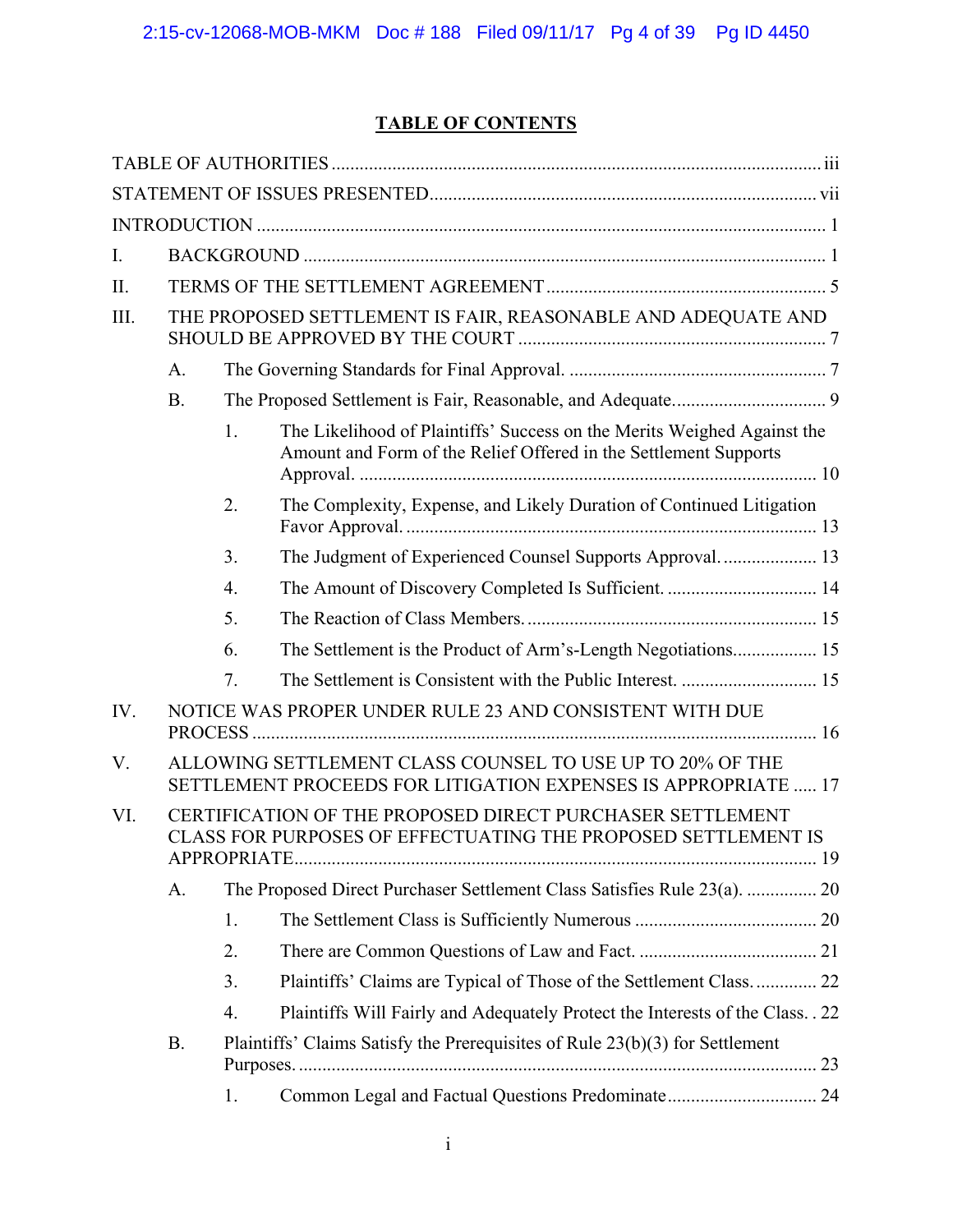# 2:15-cv-12068-MOB-MKM Doc # 188 Filed 09/11/17 Pg 5 of 39 Pg ID 4451

|  | A Class Action is Superior to Other Methods of Adjudication.  25 |  |
|--|------------------------------------------------------------------|--|
|  |                                                                  |  |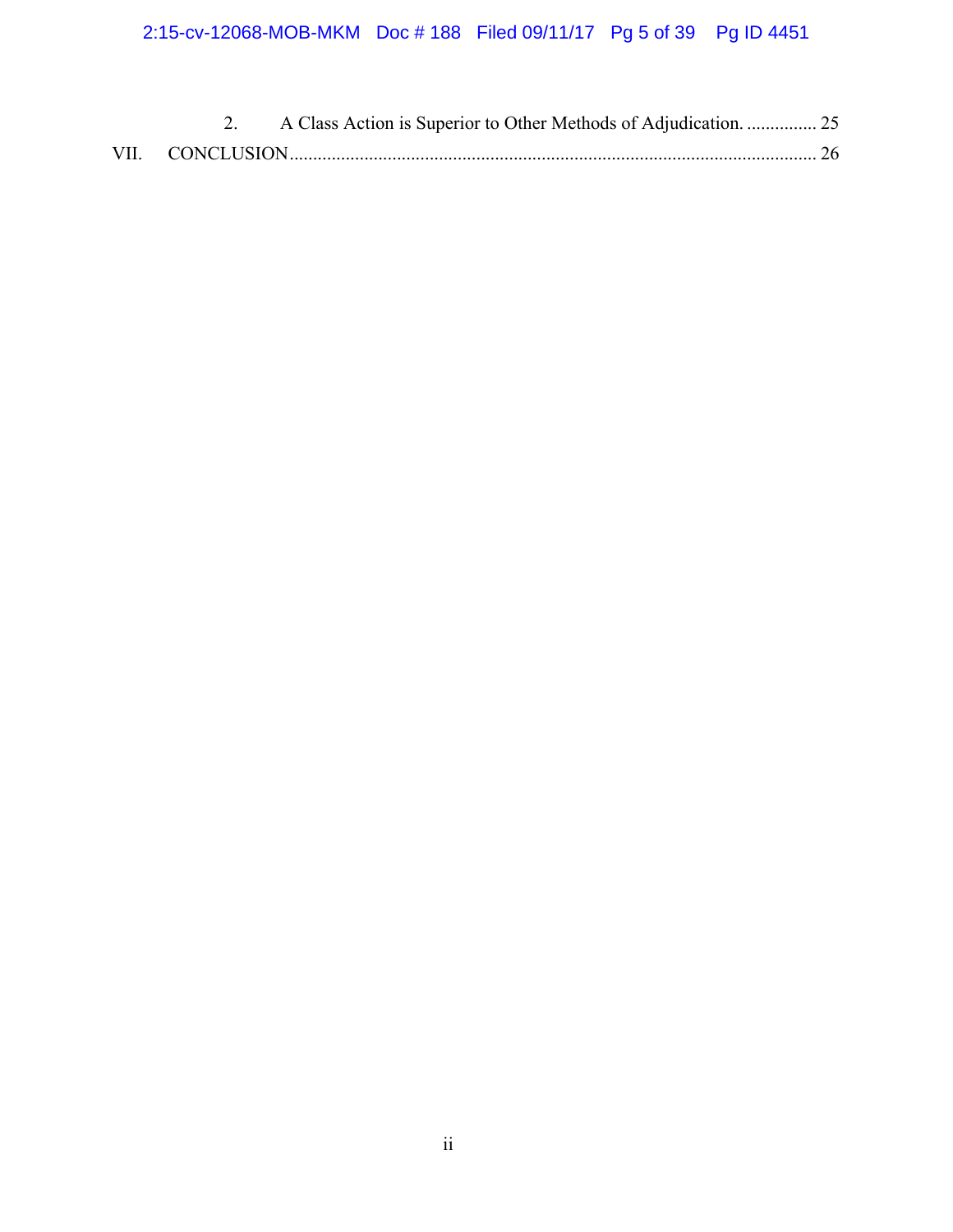# **TABLE OF AUTHORITIES**

# **Cases**

| Amchem Prods., Inc. v. Windsor,                                         |  |
|-------------------------------------------------------------------------|--|
|                                                                         |  |
| Automotive Parts Antitrust Litig., 12-MD-02311,                         |  |
|                                                                         |  |
| Automotive Parts Antitrust Litig., 12-MD-02311,                         |  |
|                                                                         |  |
| Barry v. Corrigan,                                                      |  |
|                                                                         |  |
| Beattie v. CenturyTel, Inc.,                                            |  |
|                                                                         |  |
| Berry v. Sch. Dist. of City of Benton Harbor,                           |  |
|                                                                         |  |
| Carson v. Am. Brands, Inc.,                                             |  |
|                                                                         |  |
| Date v. Sony Electronics, Inc.,                                         |  |
|                                                                         |  |
| Davidson v. Henkel Corp.,                                               |  |
|                                                                         |  |
| Dick v. Sprint Commc'ns,                                                |  |
|                                                                         |  |
| Exclusively Cats Veterinary Hosp. v. Anesthetic Vaporizer Servs., Inc., |  |
|                                                                         |  |
| Ford v. Fed.-Mogul Corp.,                                               |  |
|                                                                         |  |
| Girsh v. Jepson,                                                        |  |
|                                                                         |  |
| Granada Invs., Inc. v. DWG Corp.,                                       |  |
|                                                                         |  |
| Griffin v. Flagstar Bancorp, Inc.,                                      |  |
|                                                                         |  |
| Hoving v. Lawyers Title Ins. Co.,                                       |  |
|                                                                         |  |
| In re Am. Med. Sys., Inc.,                                              |  |
|                                                                         |  |
| In re Auto. Refinishing Paint Antitrust Litig.,                         |  |
|                                                                         |  |
| In re Automotive Refinishing Paint Antitrust Litig.,                    |  |
|                                                                         |  |
| In re Cardizem CD Antitrust Litig,                                      |  |
|                                                                         |  |
| In re Cardizem CD Antitrust Litig.,                                     |  |
|                                                                         |  |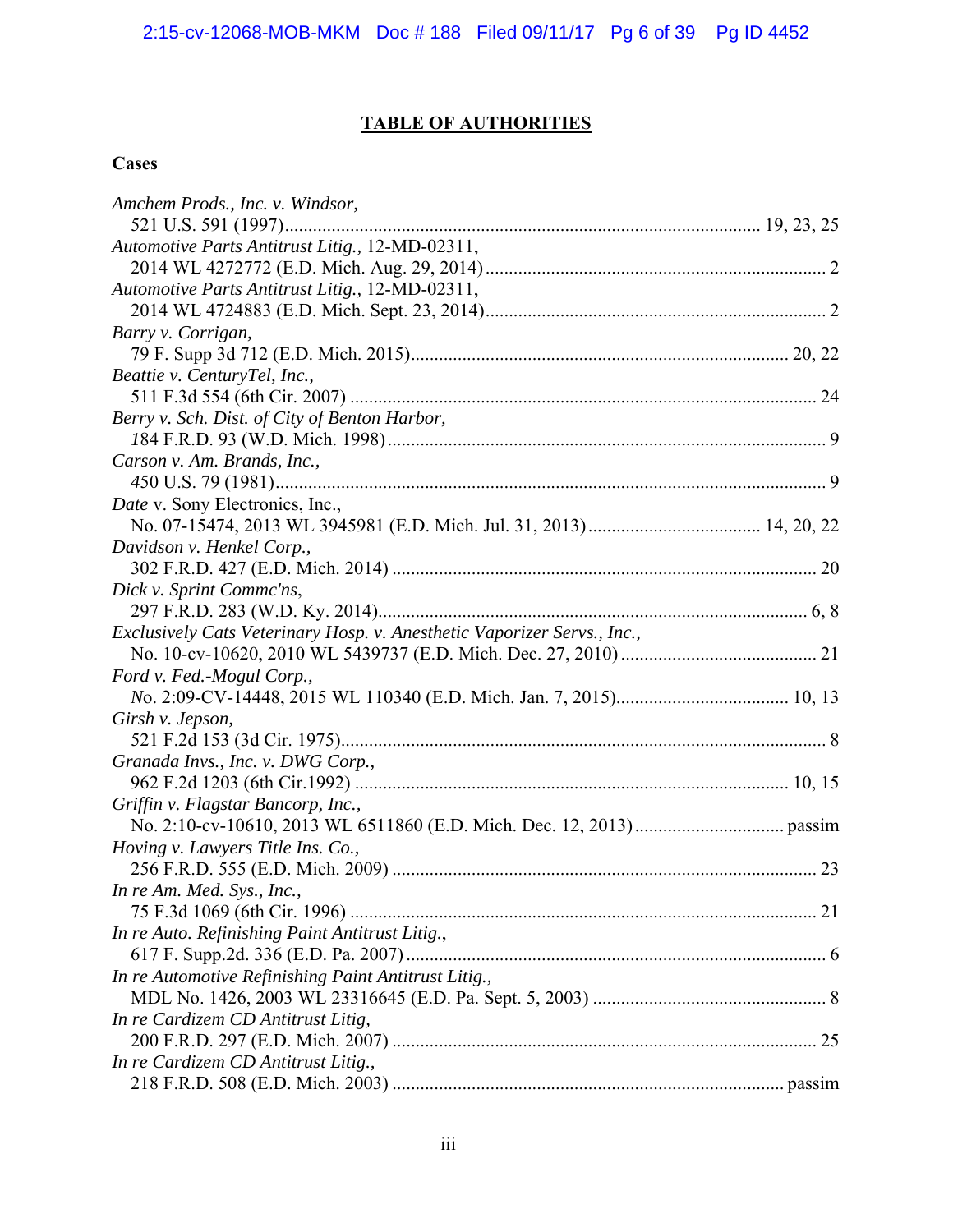# 2:15-cv-12068-MOB-MKM Doc # 188 Filed 09/11/17 Pg 7 of 39 Pg ID 4453

| In re Cardizem CD Antitrust Litig.,                                                       |  |
|-------------------------------------------------------------------------------------------|--|
|                                                                                           |  |
| In re Chocolate Confectionary Antitrust Litig.,                                           |  |
|                                                                                           |  |
| In re Corrugated Container Antitrust Litig.,                                              |  |
|                                                                                           |  |
| In re Countrywide Fin. Corp. Customer Data Sec. Breach Litig.,                            |  |
|                                                                                           |  |
| In re Delphi Corp. Sec., Deriv. & "ERISA" Litig.,                                         |  |
|                                                                                           |  |
| In re Flat Glass Antitrust Litig.,                                                        |  |
|                                                                                           |  |
| In re Flonase Antitrust Litig.,                                                           |  |
|                                                                                           |  |
| In re Global Crossing Sec. & ERISA Litig.,                                                |  |
|                                                                                           |  |
| In re Insurance Brokerage Antitrust Litig.,                                               |  |
|                                                                                           |  |
| In re Linerboard Antitrust Litig.,                                                        |  |
|                                                                                           |  |
| In re NASDAQ Market-Makers Antitrust Litig.,                                              |  |
|                                                                                           |  |
| In re Packaged Ice Antitrust Litig.,                                                      |  |
|                                                                                           |  |
| In re Polyurethane Foam Antitrust Litig.,                                                 |  |
|                                                                                           |  |
| In re Pressure Sensitive Labelstock Antitrust Litig.,                                     |  |
|                                                                                           |  |
| In re Scrap Metal Antitrust Litig.,                                                       |  |
|                                                                                           |  |
| In re Southeastern Milk Antitrust Litig., 2:07- CV-208,                                   |  |
|                                                                                           |  |
| In re Southeastern Milk Antitrust Litig.,                                                 |  |
|                                                                                           |  |
| In re Telectronics Pacing Sys. Inc.,                                                      |  |
|                                                                                           |  |
| In re Whirlpool Corp. Front-Loading Washer Prods. Liab. Litig.,                           |  |
|                                                                                           |  |
| In re: Packaged Ice Antitrust Litig.,                                                     |  |
|                                                                                           |  |
| Int'l Union, United Auto., Aerospace & Agric. Implement Workers of Am. v. Ford Motor Co., |  |
|                                                                                           |  |
| <b>IUE-CWA</b> v. General Motors Corp.,                                                   |  |
|                                                                                           |  |
| Lessard v. City of Allen Park,                                                            |  |
|                                                                                           |  |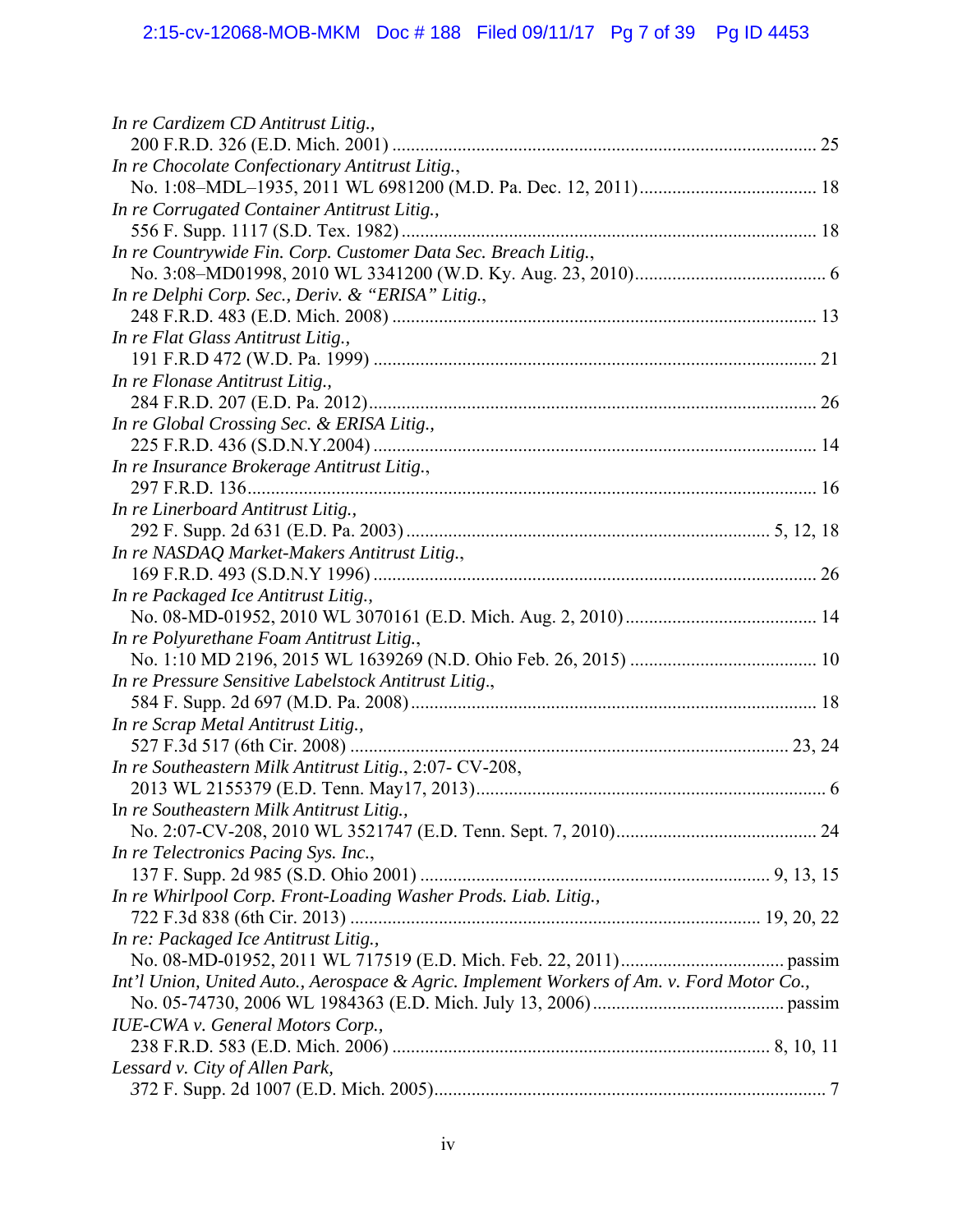# 2:15-cv-12068-MOB-MKM Doc #188 Filed 09/11/17 Pg 8 of 39 Pg ID 4454

| Marsden v. Select Medical Corp.,                                           |  |
|----------------------------------------------------------------------------|--|
|                                                                            |  |
| New England Health Care Employees Pension Fund v. Fruit of the Loom, Inc., |  |
|                                                                            |  |
| Newby v. Enron Corp.,                                                      |  |
|                                                                            |  |
| Olden v. Gardner,                                                          |  |
|                                                                            |  |
| Paper Systems Inc. v. Mitsubishi Corp.,                                    |  |
|                                                                            |  |
| Senter v. Gen. Motors Corp.,                                               |  |
|                                                                            |  |
| Sheick v. Auto. Component Carrier LLC,                                     |  |
|                                                                            |  |
| Sheick v. Automotive Component Carrier LLC,                                |  |
|                                                                            |  |
| Sims v. Pfizer, Inc.,                                                      |  |
|                                                                            |  |
| Sprague v. General Motors Corp.,                                           |  |
|                                                                            |  |
| Sullivan v. DB Investments, Inc.,                                          |  |
|                                                                            |  |
| Thacker v. Chesapeake Appalachia, LLC,                                     |  |
|                                                                            |  |
| UAW v. General Motors Corp.,                                               |  |
|                                                                            |  |
| Van Horn v. Trickey,                                                       |  |
|                                                                            |  |
| Williams v. Vukovich,                                                      |  |
|                                                                            |  |
| WorldCom, Inc. Sec. Litig., 02 CIV 3288(DLC),                              |  |
|                                                                            |  |
|                                                                            |  |

# **Statutes**

| 28 U.S.C. § 1715 |  |  |
|------------------|--|--|
|------------------|--|--|

# Rules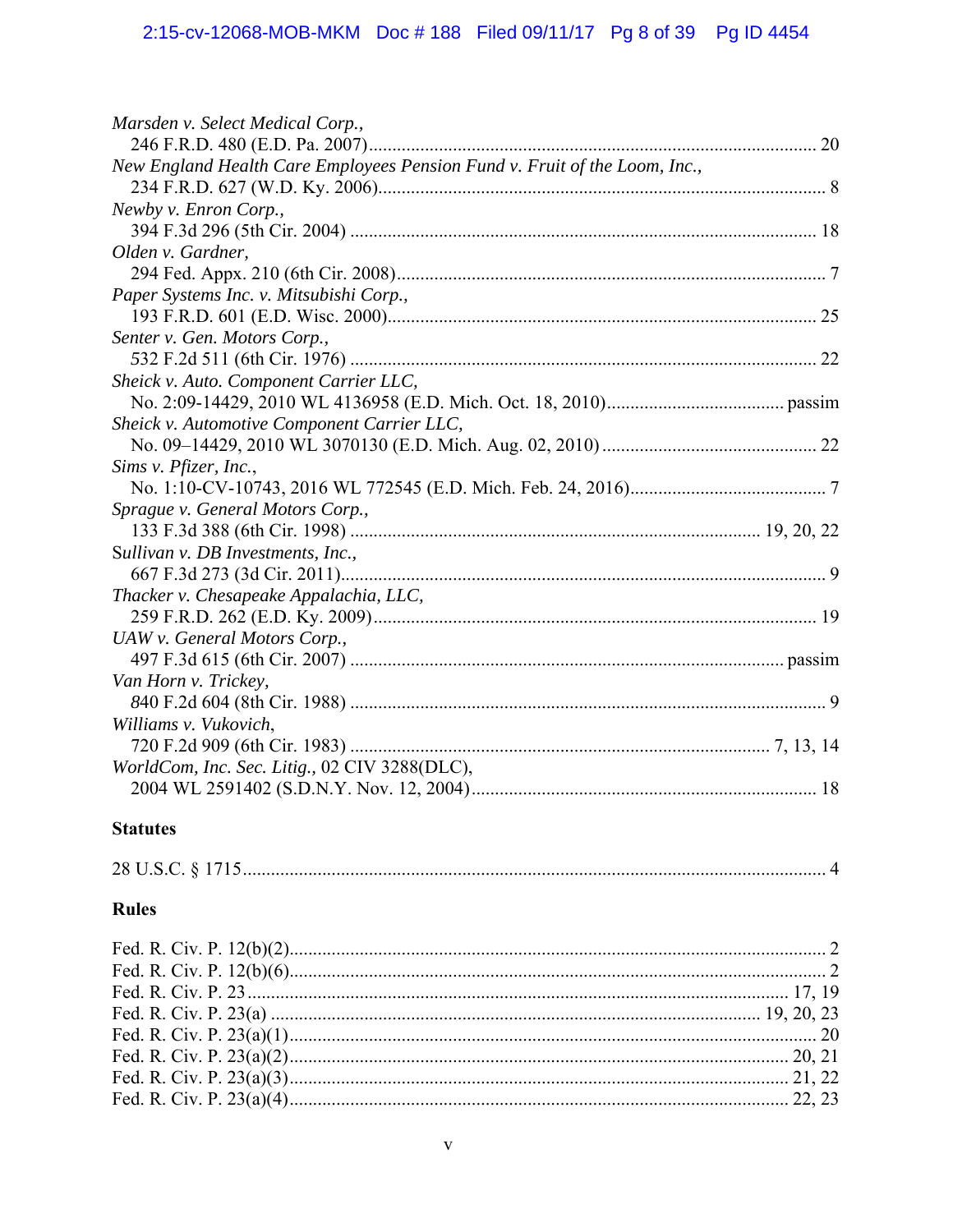# **Other Authorities**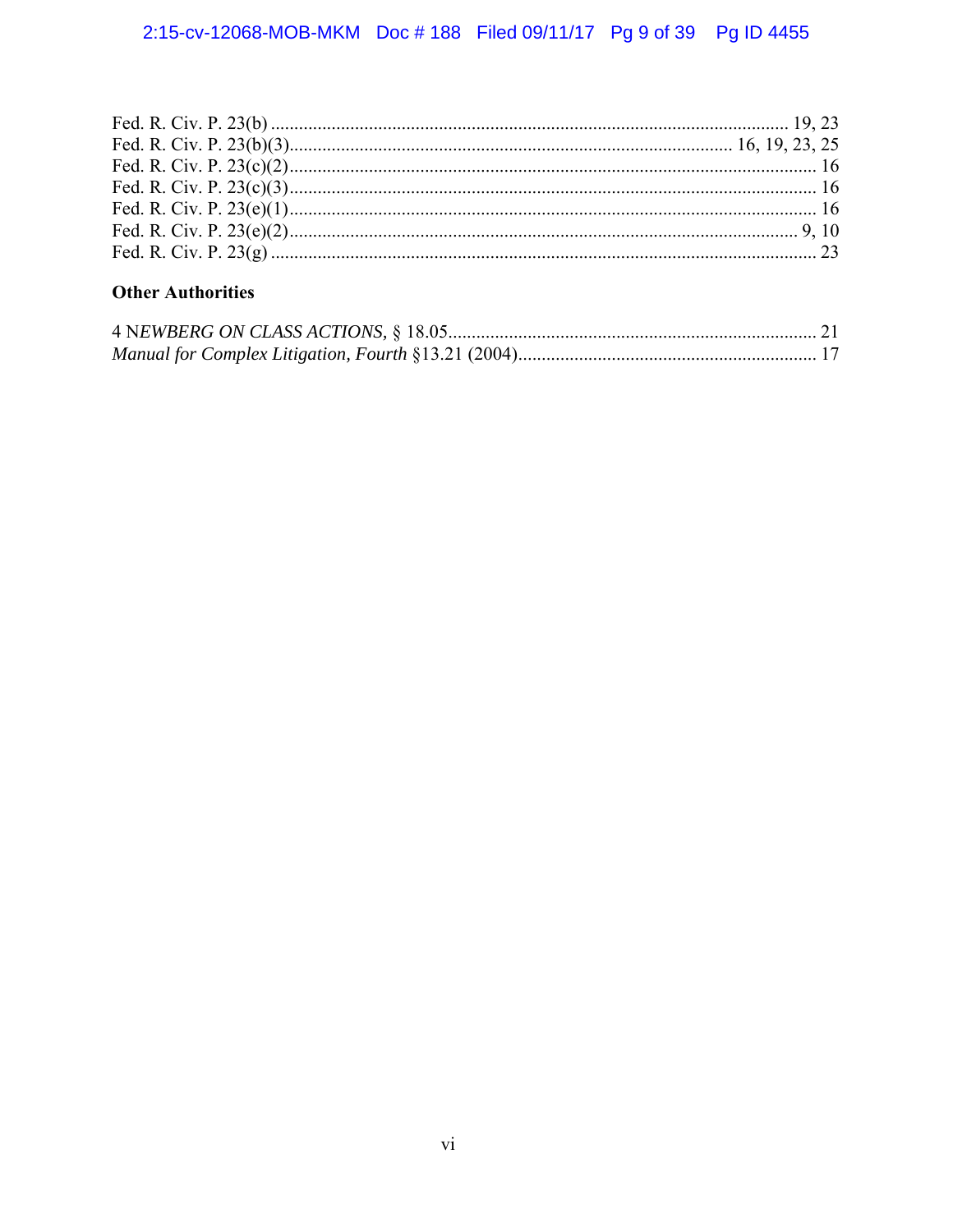## **STATEMENT OF ISSUES PRESENTED**

1. Whether the proposed settlement between the Direct Purchaser Plaintiffs and Defendants Schaeffler Group USA Inc., Schaeffler Technologies GmbH & Co. KG (formerly Schaeffler Technologies GmbH & Co. KG), and FAG Kugelfischer GmbH (collectively, "Schaeffler" or the "Schaeffler Defendants"), as set forth in the Settlement Agreement between the Direct Purchaser Plaintiffs and Schaeffler, is fair, reasonable and adequate, and whether the Court should approve the settlement under Fed. R. Civ. P. 23.

2. Whether the Court should certify the Schaeffler Settlement Class under Rule 23(a) and (b)(3) of the Federal Rules of Civil Procedure for purposes of the settlement only.

3. Whether the Court should approve Settlement Class Counsel's request to use up to 20% of the Schaeffler Settlement Fund to pay Plaintiffs' litigation expenses.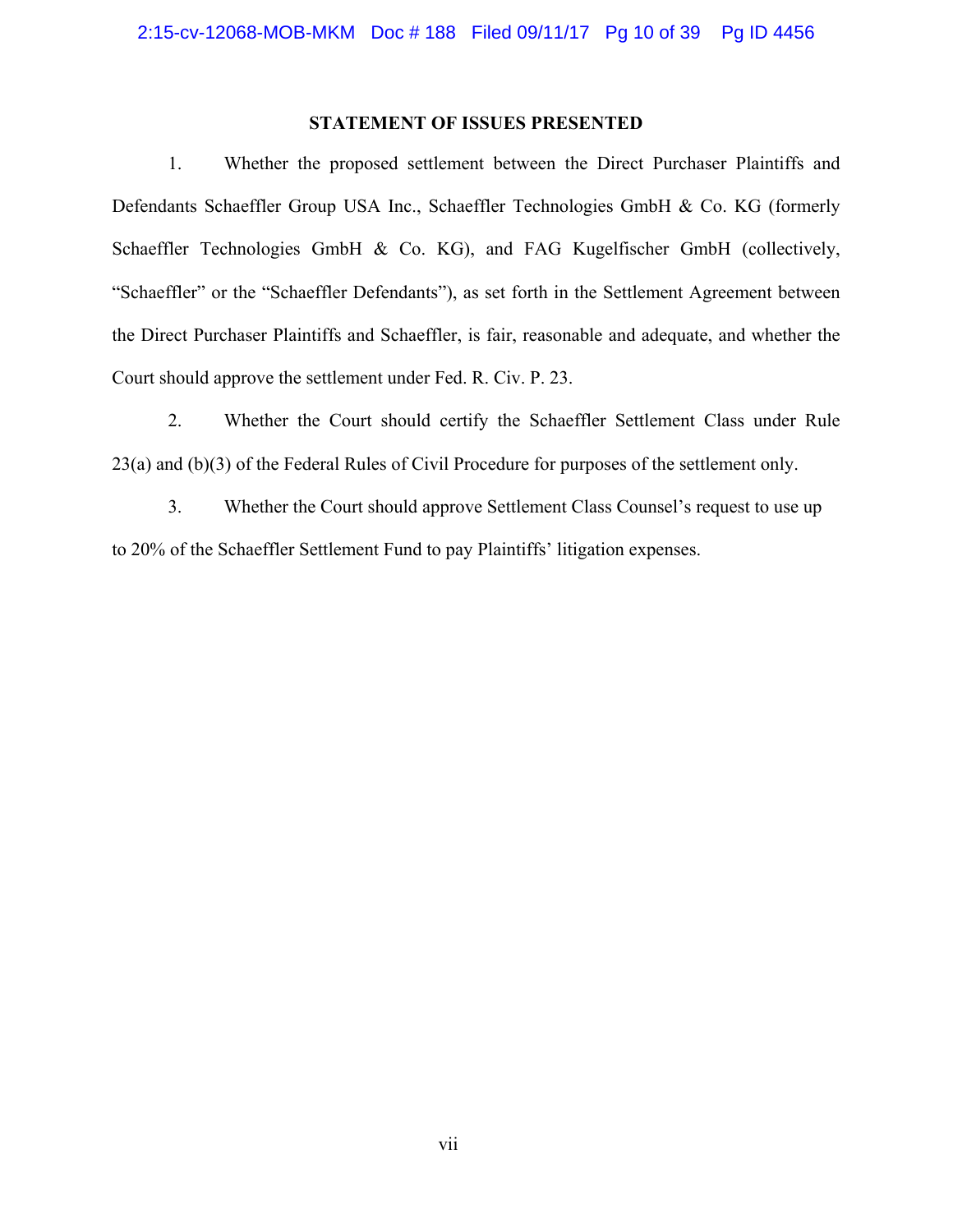2:15-cv-12068-MOB-MKM Doc # 188 Filed 09/11/17 Pg 11 of 39 Pg ID 4457

#### **STATEMENT OF CONTROLLING OR MOST APPROPRIATE AUTHORITIES**

*Amchem Prods., Inc. v. Windsor*, 521 U.S. 591 (1997)

- *In re Automotive Parts Antitrust Litig.,* 12-MD-02311, 2:12-cv-00103, Doc. No. 497 (E.D. Mich. June 20, 2016)
- *Date v. Sony Electronics, Inc.*, No. 07-15474, 2013 WL 3945981 (E.D. Mich. Jul. 31, 2013)
- *Griffin v. Flagstar Bancorp, Inc.,* No. 2:10-cv-10610, 2013 WL 6511860 (E.D. Mich. Dec. 12, 2013)
- *In re Cardizem CD Antitrust Litig.*, 218 F.R.D. 508 (E.D. Mich. 2003)
- *In re Packaged Ice Antitrust Litig.*, No. 08-MD-01952, 2010 WL 3070161 (E.D. Mich. Aug. 2, 2010)
- *In re: Packaged Ice Antitrust Litig.*, No. 08-MD-01952, 2011 WL 717519 (E.D. Mich. Feb. 22, 2011)
- *In re Scrap Metal Antitrust Litig.*, 527 F.3d 517 (6<sup>th</sup> Cir. 2008)
- *In re Whirlpool Corp. Front-Loading Washer Prods. Liab. Litig.*, 722 F.3d 838 (6<sup>th</sup> Cir. 2013)
- *Int'l Union, United Auto., Aerospace & Agric. Implement Workers of Am. v. Ford Motor Co.*, No. 05-74730, 2006 WL 1984363 (E.D. Mich. July 13, 2006)
- *Sheick v. Auto. Component Carrier LLC*, No. 2:09-14429, 2010 WL 4136958 (E.D. Mich. Oct. 18, 2010)
- *Sprague v. General Motors Corp.*, 133 F.3d 388 (6th Cir. 1998)
- *In re Telectronics Pacing Sys. Inc.*, 137 F. Supp. 2d 985 (S.D. Ohio 2001)
- *UAW v. General Motors Corp.*, 497 F.3d 615 (6th Cir. 2007)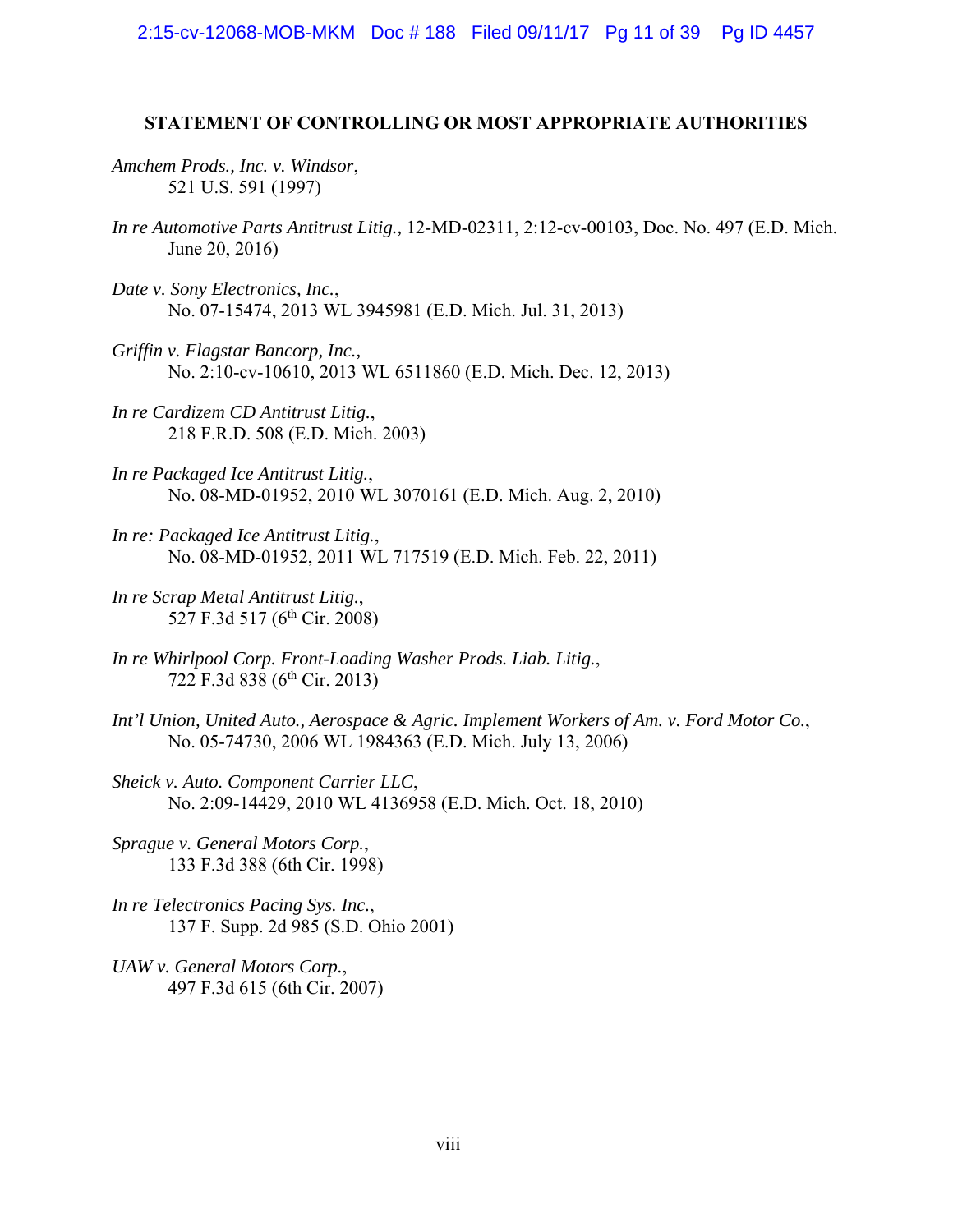#### **INTRODUCTION**

Plaintiffs, on behalf of a Settlement Class comprised of direct purchasers of Bearings in the United States, have reached a settlement with the Schaeffler Defendants. Under the terms of the proposed settlement, Schaeffler will pay a total of up to \$21 million<sup>1</sup> and provide cooperation to assist Plaintiffs in the prosecution of their claims against the remaining Defendants.

For the reasons set forth herein, Direct Purchaser Plaintiffs respectfully submit that the proposed settlement is fair, reasonable and adequate, and should be approved by the Court. Settlement Class Counsel also request that the Court approve their request to use up to 20% of the settlement proceeds for Plaintiffs' litigation expenses. Submitted herewith is a proposed Orders and Final Judgment agreed to by Direct Purchaser Plaintiffs and Schaeffler, and a proposed order granting the litigation expense request.

### **I. BACKGROUND**

Beginning in 2012, class action lawsuits were filed against Defendants by Plaintiffs on behalf of a class of direct purchasers of automotive and industrial machinery bearings ("Bearings")<sup>2</sup>. On March 19, 2012, the Court appointed the undersigned law firms Interim Co-Lead Counsel and Liaison Counsel for the Direct Purchaser Plaintiffs. (2:12-md-02311, Doc. No. 60).

 $\overline{\phantom{a}}$ <sup>1</sup> As discussed in Section II of this Memorandum, and in the Notice of Proposed Settlement of Direct Purchaser Class Action with Schaeffler Defendants and Hearing on Settlement Approval ("Notice") (attached as Exhibit 1), the settlement amount is subject to reduction, and/or to rescission, based on valid and timely requests for exclusion by members of the Schaeffler Settlement Class in accordance with the terms set forth in a confidential letter between Schaeffler and the Settlement Class. The confidential letter will be provided to the Court for *in camera* review upon its request.

<sup>&</sup>lt;sup>2</sup> Bearings are friction-reducing devices that allow one moving part to glide past another moving part.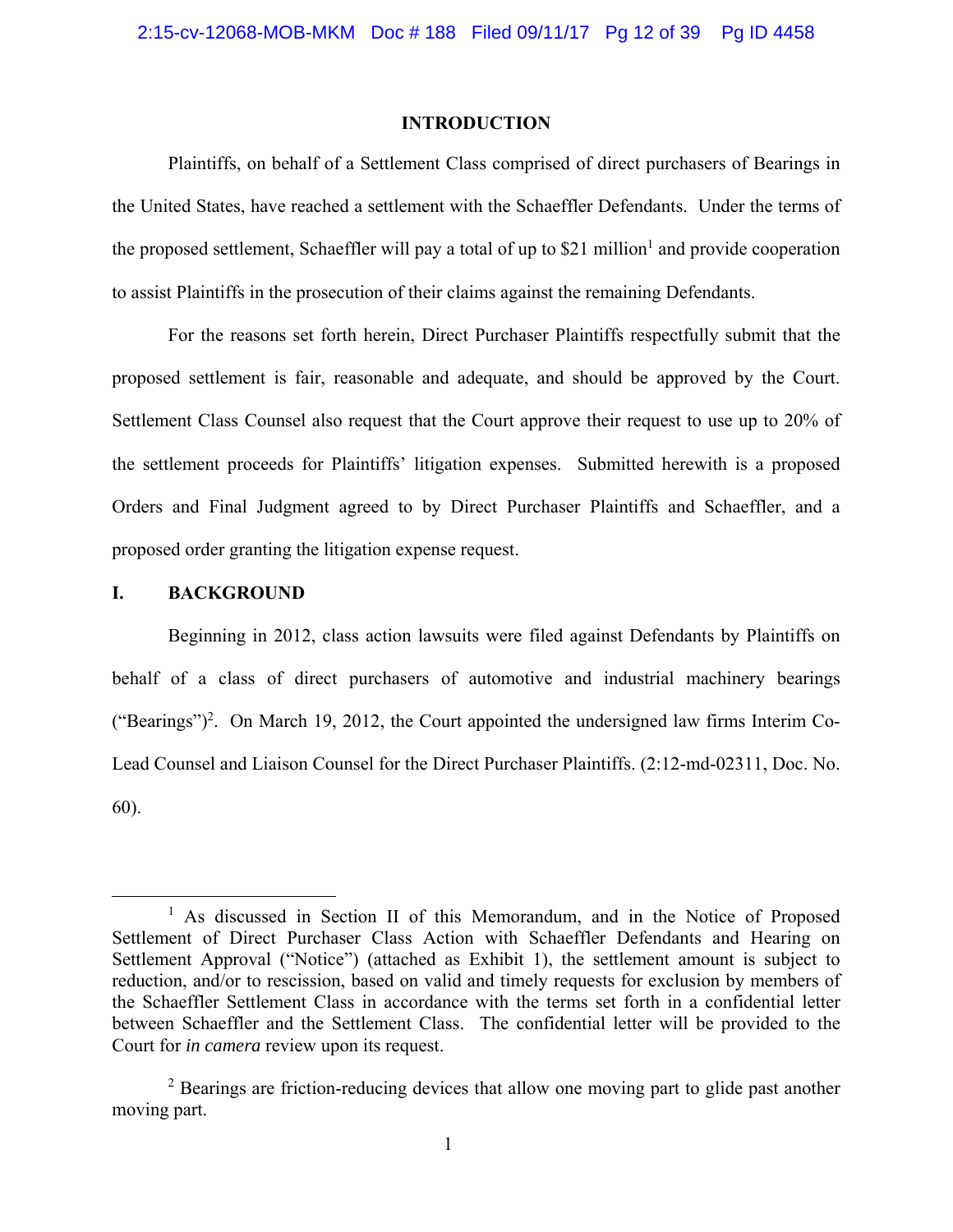#### 2:15-cv-12068-MOB-MKM Doc # 188 Filed 09/11/17 Pg 13 of 39 Pg ID 4459

On August 21, 2013, the Direct Purchaser Plaintiffs filed a Consolidated Amended Class Action Complaint (2:12-cv-00501, Doc. No. 100) alleging that Defendants entered into a conspiracy to suppress and eliminate competition for Bearings by agreeing to rig bids for, and to raise, fix, stabilize, or maintain the prices of, Bearings in violation of federal antitrust laws. Direct Purchaser Plaintiffs further allege that as a result of the conspiracy, they and other direct purchasers of Bearings were injured by paying more for those products than they would have paid in the absence of the alleged illegal conduct, and they seek recovery of treble damages, together with reimbursement of costs and an award of attorneys' fees.

Defendants filed multiple motions to dismiss the Consolidated Amended Class Action Complaint, including a collective Rule 12(b)(6) motion, on December 2, 2013. (2:12-cv-00501, Doc. No. 106). The two Schaeffler Defendants at that time filed separate motions on December 2, 2013: (1) Schaeffler AG's separate motion to dismiss pursuant to Fed. R. Civ. P. 12(b)(2) (2:12-cv-00500, Doc. No. 113); and (2) Schaeffler AG and Schaeffler Group USA Inc.'s motion to dismiss pursuant to Fed. R. Civ. P. 12(b)(6). (2:12-cv-00500, Doc. No. 114). On July 3, 2014, this Court granted Schaeffler AG's motion to dismiss for lack of personal jurisdiction. (2:12-cv-00500, Doc. No. 149). On August 29, 2014, this Court denied Defendants' collective Rule 12(b)(6) motion. *In re Automotive Parts Antitrust Litig.,* 12-MD-02311, 2014 WL 4272772 (E.D. Mich. Aug. 29, 2014). On September 23, 2014, the Court denied Schaeffler USA's Rule 12(b)(6) motion. *In re Automotive Parts Antitrust Litig.,* 12-MD-02311, 2014 WL 4724883 (E.D. Mich. Sept. 23, 2014).

Thereafter, the Direct Purchaser Plaintiffs moved to amend their complaint to add new facts and new defendants. (2:12-cv-00501, Doc. No. 132). The Court granted the motion as to new facts but instructed the Direct Purchaser Plaintiffs to file new complaints as to the additional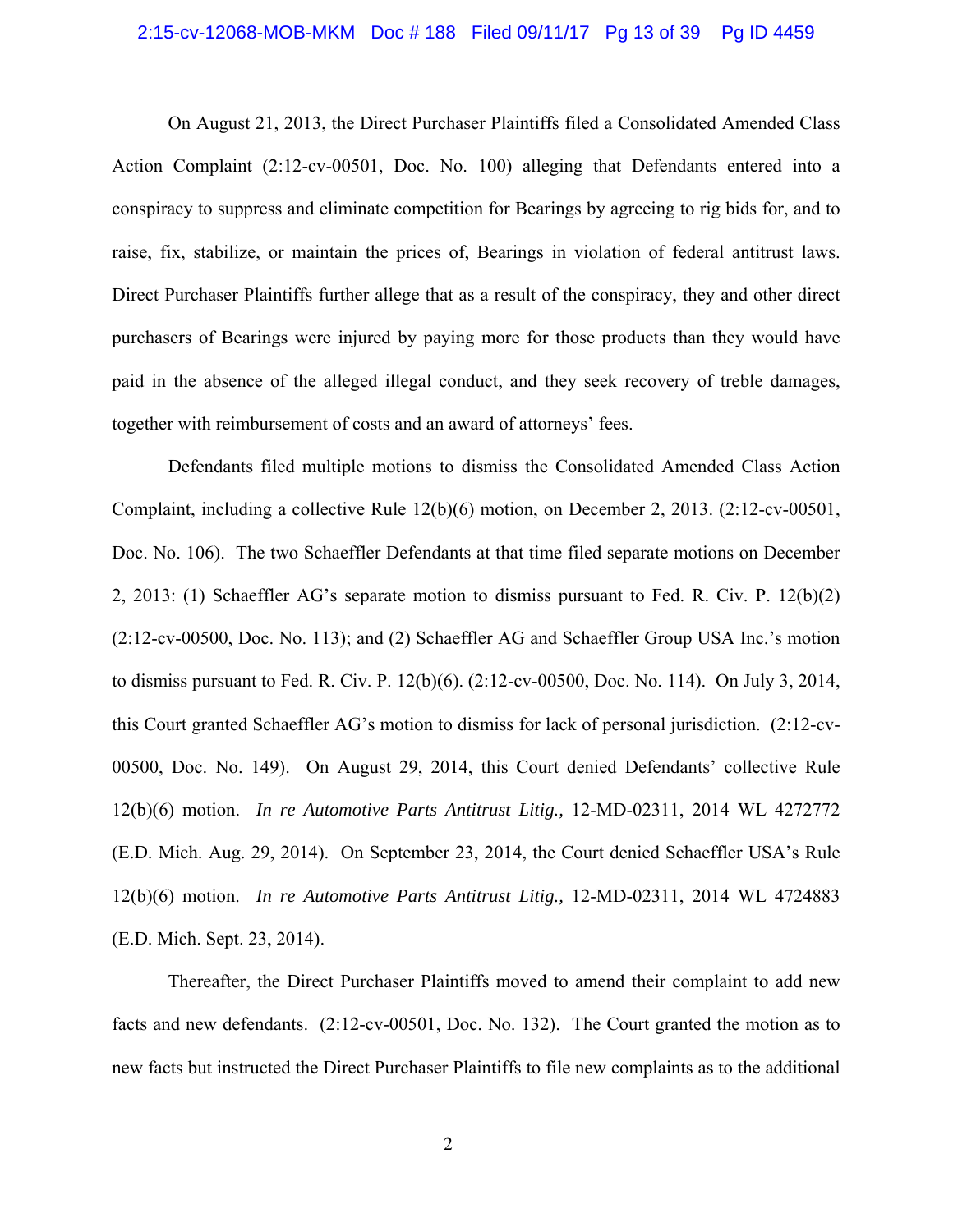#### 2:15-cv-12068-MOB-MKM Doc # 188 Filed 09/11/17 Pg 14 of 39 Pg ID 4460

defendants, resulting in two new cases, Case No. 15-12068 (the "DALC Action") and Case No. 15-13932 (the "NSK Action").

Direct Purchaser Plaintiffs filed a Second Consolidated Amended Class Action Complaint on May 22, 2015 (2:12-cv-00501, Doc. No. 136), (the "Complaint"), which did not add any new parties. Schaeffler Group USA Inc. was the only Schaeffler entity named in the Complaint. On July 6, 2015, Schaeffler USA answered the Complaint, denying Direct Purchaser Plaintiffs' allegations of liability and damages and asserting several defenses. (2:12-cv-00502, Doc. No. 119).

On June 29, 2015, Direct Purchaser Plaintiffs filed the DALC Action naming, among others, Schaeffler Technologies GMBH & Co. KG ("Schaeffler Technologies") and FAG Kugelfischer GMBH ("FAG Kugelfischer") as defendants. (2:15-cv-12068, Doc. No. 9). The DALC Action alleged that these Schaeffler entities were involved in the same global conspiracy as the Defendants in the initial case. On December 22, 2015, Schaeffler Technologies and FAG Keguelfischer filed a motion to dismiss for lack of personal jurisdiction. (2:15-cv-12068, Doc. No. 75). The Court denied this motion on March 31, 2017. (2:15-cv-12068, Doc. No. 151).

Direct Purchaser Plaintiffs served interrogatories, documents requests and deposition notices on Schaeffler Group USA in 2016, and the parties engaged in numerous meet and confer sessions regarding the scope and content of the requested discovery. Schaeffler USA produced documents and transactional data, answered interrogatories, and Direct Purchaser Plaintiffs conducted 30(b)(6) and 30(b)(1) depositions of several of Schaeffler Group USA's employees before the Settlement Agreement was signed.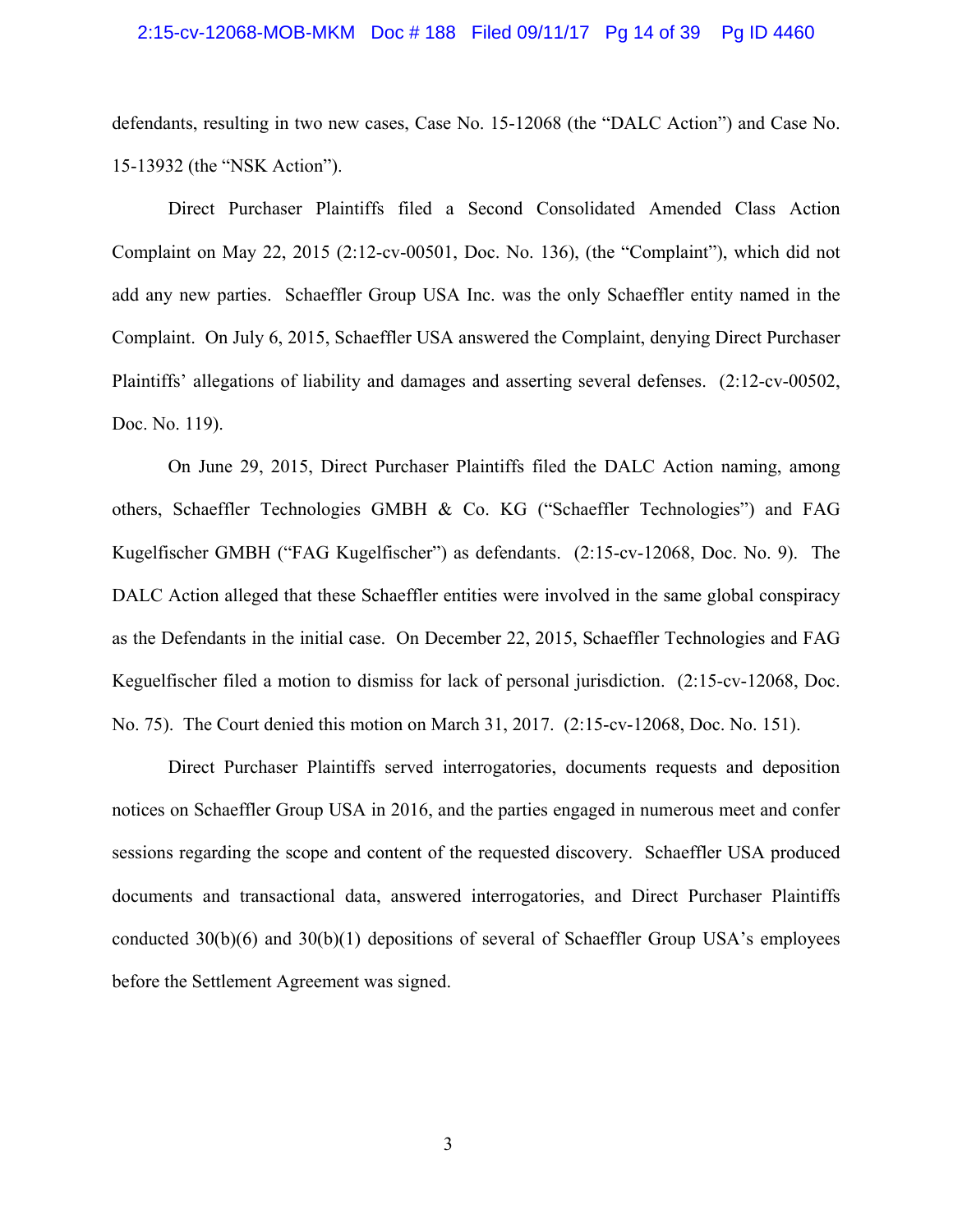#### 2:15-cv-12068-MOB-MKM Doc # 188 Filed 09/11/17 Pg 15 of 39 Pg ID 4461

Following protracted settlement negotiations, Direct Purchaser Plaintiffs reached a settlement with the Schaeffler Defendants, which is memorialized in an agreement dated March 21, 2017. (2:12-cv-00501, Doc. No. 238-1).

On July 26, 2017, the Court preliminarily approved the Schaeffler settlement and authorized dissemination of notice to the Schaeffler Settlement Class (2:12-cv-00501, Doc. No. 240) (the "Notice Dissemination Order"), which the Court provisionally certified for purposes of the proposed settlement, and defined as follows:

> All individuals and entities (excluding any Defendant and its present and former parents, subsidiaries, and affiliates) that purchased Bearings in the United States directly from one or more Defendant from January 1, 2000 through March 21, 2017.

Doc. No. 240 at  $\P 4^3$ 

Pursuant to the Notice Dissemination Order, on August 10, 2017, 48,162 copies of the Notice were mailed, postage prepaid, to all potential Settlement Class members identified by Defendants. A Summary Notice of Proposed Settlement of Direct Purchaser Class Action with Schaeffler Defendants and Hearing on Settlement Approval (the "Summary Notice") was published in the national edition of *The Wall Street Journal* and in *Automotive News* on August 21, 2017. In addition, a copy of the Notice was (and remains) posted on-line at www.autopartsantitrustlitigation.com. 4 

 $\overline{\phantom{a}}$  3  $3$  For purposes of the Settlement Class definition, the Defendants are: Schaeffler Group USA Inc.; Schaeffler Technologies GmbH & Co. KG (now Schaeffler Technologies AG & Co. KG); FAG Kugelfischer GmbH; JTEKT Corporation; Koyo Corporation of U.S.A.; Koyo France SA.; Koyo Deutschland GmbH; Nachi-Fujikoshi Corp.; Nachi America Inc.; Nachi Technology, Inc.; Nachi Europe GmbH; NSK Ltd.; NSK Americas, Inc.; NSK Europe Ltd.; NSK Corporation; AB SKF; SKF GmbH; SKF USA Inc.; NTN Corporation; NTN USA Corporation; NTN Walzlager GmbH; and NTN-SNR Roulements SA. (Doc. No. 240 at ¶ 4).

<sup>4</sup> Counsel for the Schaeffler Defendants have informed Settlement Class Counsel that Schaeffler fulfilled its obligations under 28 U.S.C. § 1715 (the "Class Action Fairness Act of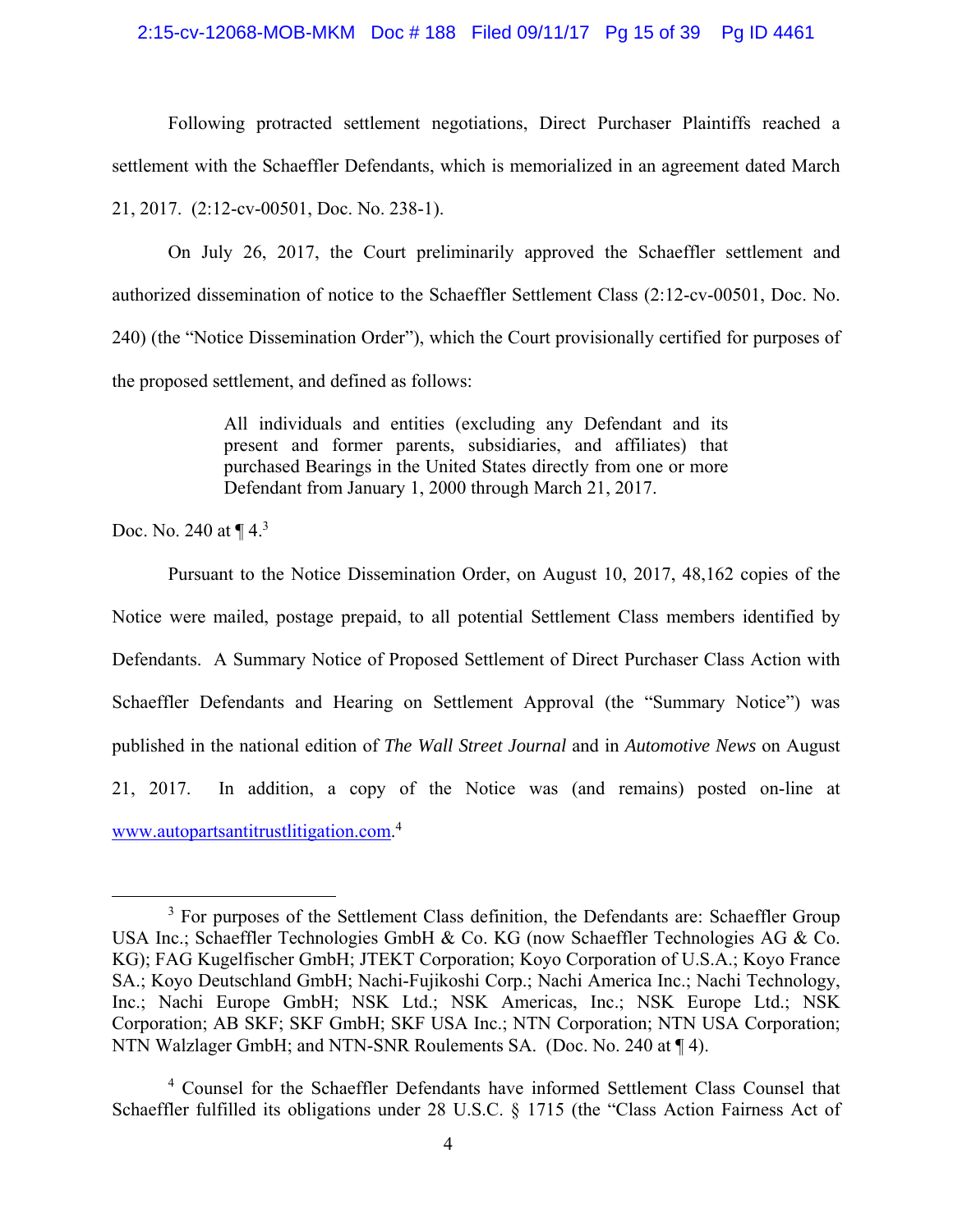# 2:15-cv-12068-MOB-MKM Doc # 188 Filed 09/11/17 Pg 16 of 39 Pg ID 4462

The deadline for submission of objections to the proposed settlement, and for requests for exclusion from the Settlement Class, is October 2, 2017.

### **II. TERMS OF THE SETTLEMENT AGREEMENT**

Plaintiffs, on behalf of the Schaeffler Settlement Class, have entered into a settlement with Schaeffler dated March 21, 2017 under which Schaeffler has agreed to pay \$21 million (2:12-cv-00501, Doc. No. 238-1). The Settlement Agreement gives Schaeffler the right to reduce the amount of the settlement, but under no circumstance to less than \$16 million, or to withdraw from the settlement based on valid and timely requests for exclusion by members of the Schaeffler Settlement Class.

In addition to the cash payment, the proposed settlement requires Schaeffler to cooperate with Plaintiffs in the prosecution of the lawsuit against the remaining Defendants by providing the following types of cooperation: (a) the production of documents and data potentially relevant to Direct Purchaser Plaintiffs' claims; (b) assistance in understanding information produced to Direct Purchaser Plaintiffs and facilitating the use of such information at trial; (c) meetings between Co-Lead Settlement Class Counsel and Schaeffler's attorneys who will provide information relevant to the claims in this litigation; (d) witness interviews; (e) deposition testimony; (f) affidavits or declarations and (g) trial testimony. (Doc. No. 238-1 at ¶¶ 31-43). As stated in *In re Linerboard Antitrust Litig.*, 292 F. Supp. 2d 631, 643 (E.D. Pa. 2003), such cooperation provisions provide a "substantial benefit" to the class and "strongly militate[] toward approval of the Settlement Agreement." This cooperation will enhance and strengthen Direct Purchaser Plaintiffs' prosecution of their claims against the remaining Defendants.

 $\overline{a}$ 

<sup>2005&</sup>quot;) ("CAFA"), by disseminating the requisite CAFA notice to the appropriate federal and state officials on June 22, 2017.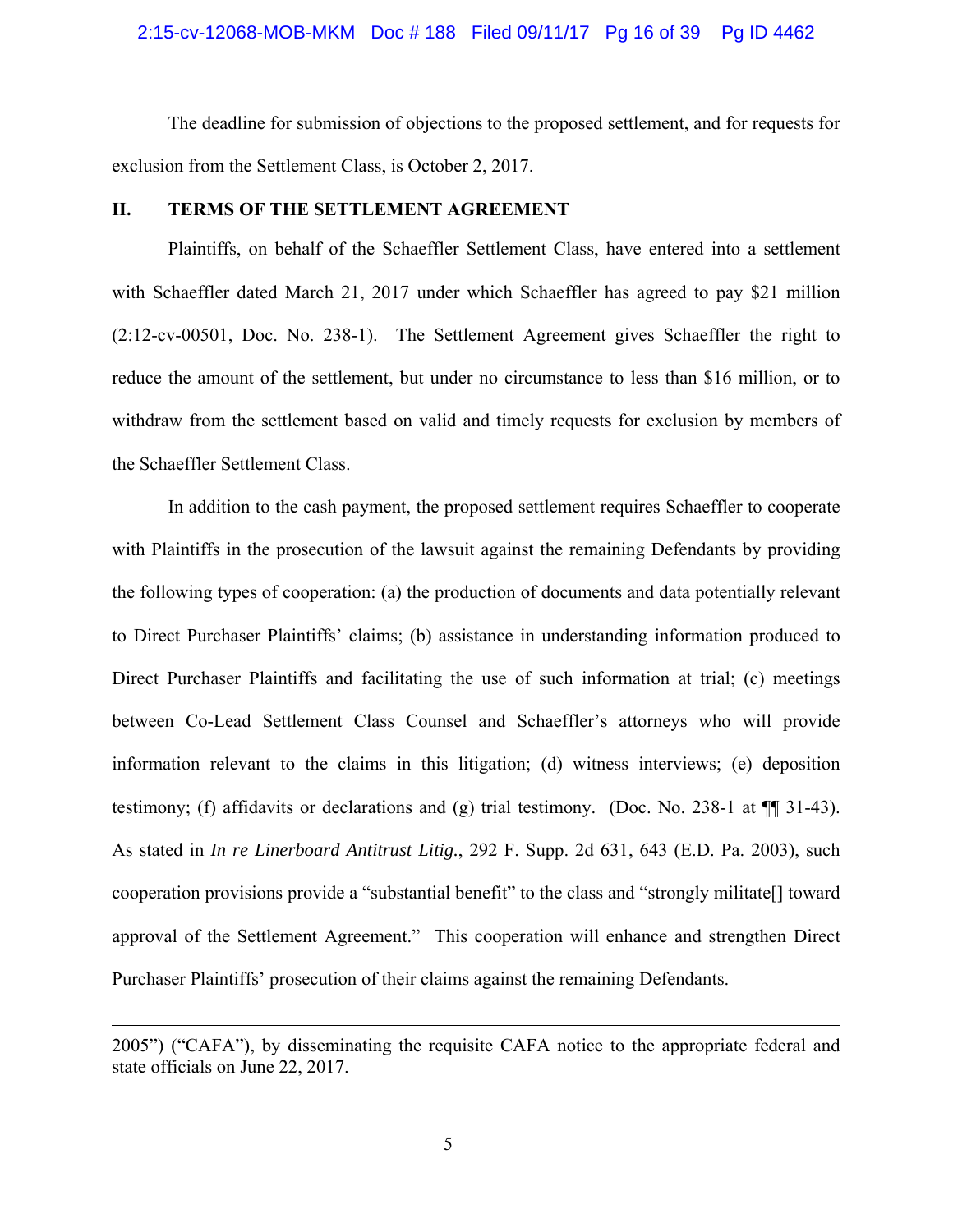#### 2:15-cv-12068-MOB-MKM Doc # 188 Filed 09/11/17 Pg 17 of 39 Pg ID 4463

In exchange for the settlement payment and cooperation, the proposed settlement provides, *inter alia,* for the release by Direct Purchaser Plaintiffs and other members of the Settlement Class of "Released Claims" against Schaeffler and other "Releasees" (as defined in the Settlement Agreements). The Released Claims are antitrust and similar claims arising from the conduct alleged in the Complaint.The release specifically excludes certain claims against Schaeffler, including claims: based upon indirect purchases of Bearings; based on negligence, personal injury, breach of contract, bailment, failure to deliver lost goods, damaged or delayed goods, product defect, breach of product warranty, or similar claims relating to Bearings; brought outside of the United States relating to purchases of Bearings outside the United States; brought under laws other than those of the United States relating to purchases of Bearings outside the United States; and concerning any product other than Bearings. (Doc. No. 238-1 at  $\llbracket 20$ ).

Moreover, Schaeffler's sales to Settlement Class members remain in the case as a potential basis for joint and several liability and damages against other current or future Defendants in the litigation. (Doc. No. 238-1 at ¶ 50). Plaintiffs are continuing to prosecute the case against the remaining, non-settling, Defendants.

Settlements reached by experienced counsel that result from arm's-length negotiations are entitled to deference from the court. *Dick v. Sprint Commc'ns*, 297 F.R.D. 283, 296 (W.D. Ky. 2014) ("Giving substantial weight to the recommendations of experienced attorneys, who have engaged in arms-length settlement negotiations, is appropriate....") (quoting *In re Countrywide Fin. Corp. Customer Data Sec. Breach Litig.*, No. 3:08–MD01998, 2010 WL 3341200, at \*4 (W.D. Ky. Aug. 23, 2010)); *accord In re Southeastern Milk Antitrust Litig.*, 2:07- CV-208, 2013 WL 2155379, at \*5 (E.D. Tenn. May17, 2013); *In re Auto. Refinishing Paint Antitrust Litig.*, 617 F. Supp.2d. 336, 341 (E.D. Pa. 2007).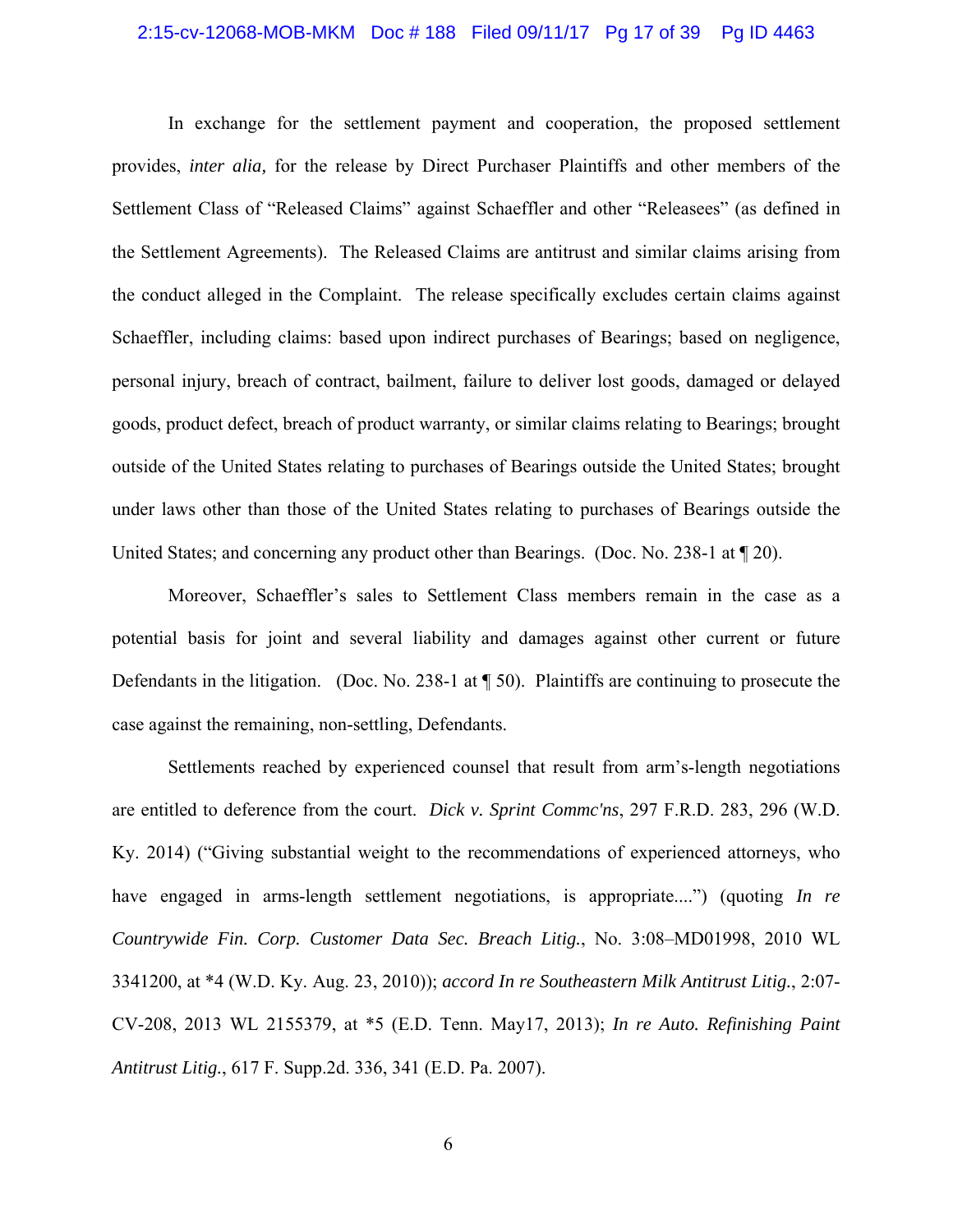# 2:15-cv-12068-MOB-MKM Doc # 188 Filed 09/11/17 Pg 18 of 39 Pg ID 4464

The Settlement Agreement was consummated only after extensive arms-length negotiations between experienced and sophisticated counsel, which took place over extended periods of time. During the negotiations, the merits of the respective parties' positions were thoroughly discussed and evaluated. The parties had the benefit of substantial discovery, including the production and review of documents, written discovery, and depositions. The proposed settlement is thus based upon the attorneys' full understanding of the strengths and weaknesses of their respective positions.

Accordingly, Plaintiffs believe that the proposed settlement is fair, reasonable and adequate to the Settlement Class.

# **III. THE PROPOSED SETTLEMENT IS FAIR, REASONABLE AND ADEQUATE AND SHOULD BE APPROVED BY THE COURT**

#### **A. The Governing Standards for Final Approval.**

Both the Sixth Circuit and courts in the Eastern District of Michigan "have recognized that the law favors the settlement of class action lawsuits." *See, e.g., In re Automotive Parts Antitrust Litig.,* 12-MD-02311, 2:12-cv-00103, Doc. No. 497, at 11 (E.D. Mich. June 20, 2016) (quoting *Griffin v. Flagstar Bancorp, Inc.*, No. 2:10-cv-10610, 2013 WL 6511860, at \*2 (E.D. Mich. Dec. 12, 2013). *Accord UAW v. General Motors Corp.*, 497 F.3d 615, 632 (6<sup>th</sup> Cir. 2007) (federal policy favors settlement of class actions); *Sims v. Pfizer, Inc.*, No. 1:10-CV-10743, 2016 WL 772545, at \*6 (E.D. Mich. Feb. 24, 2016).

A court's inquiry on final approval is whether the proposed settlement is "fair, adequate, and reasonable to those it affects and whether it is in the public interest." *Lessard v. City of Allen Park,* 372 F. Supp. 2d 1007, 1009 (E.D. Mich. 2005) (citing *Williams v. Vukovich*, 720 F.2d 909, 921-23 (6th Cir. 1983)); *Olden v. Gardner*, 294 Fed. Appx. 210, 217 (6th Cir. 2008). This determination requires consideration of "whether the interests of the class as a whole are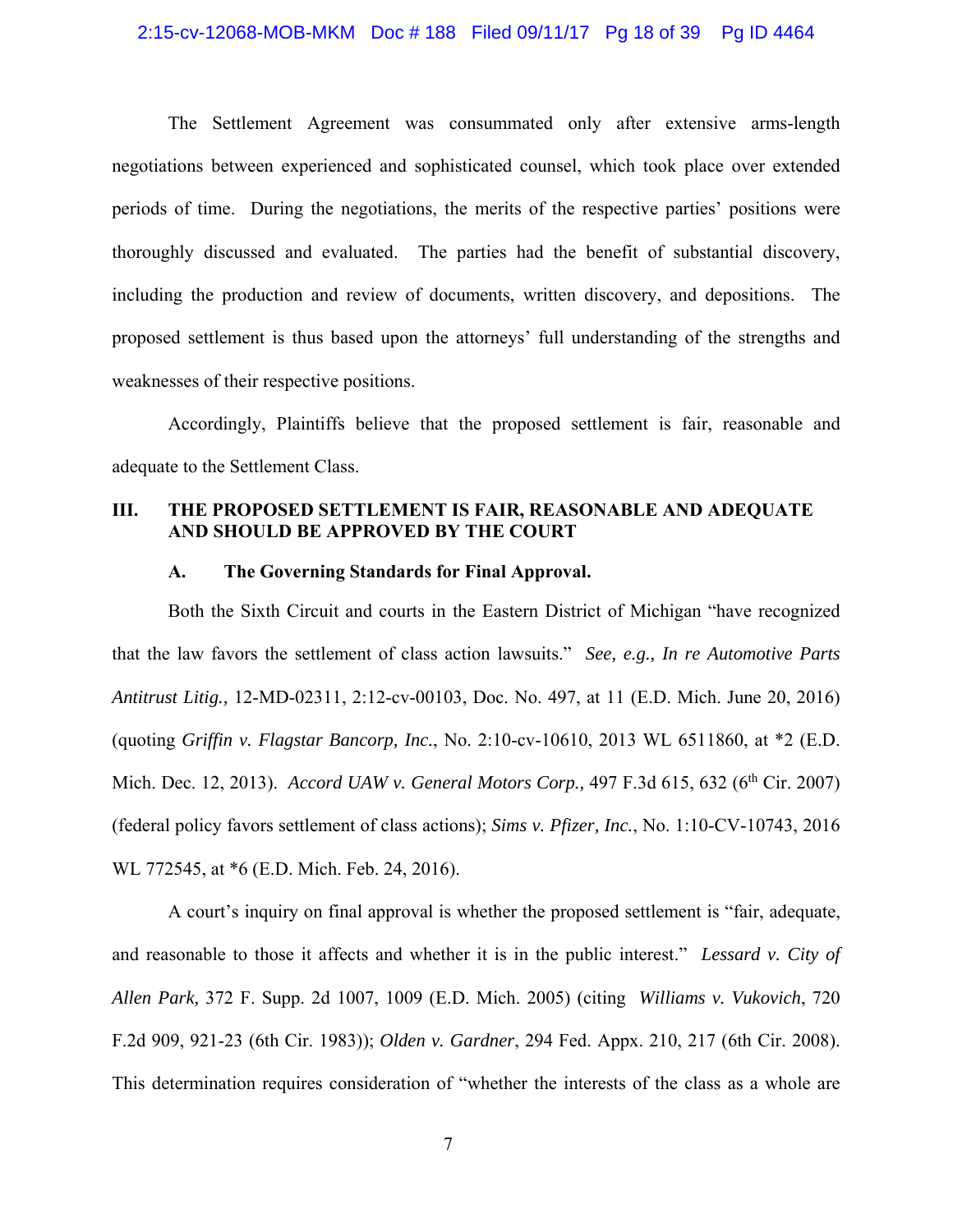#### 2:15-cv-12068-MOB-MKM Doc # 188 Filed 09/11/17 Pg 19 of 39 Pg ID 4465

better served if the litigation is resolved by the settlement rather than pursued." *In re Cardizem CD Antitrust Litig.,* 218 F.R.D. 508, 522 (E.D. Mich. 2003); *Sheick v. Auto. Component Carrier LLC*, No. 2:09-cv-14429, 2010 WL 4136958, at \*14-15 (E.D. Mich. Oct. 18, 2010).

A court has broad discretion in deciding whether to approve a class action settlement. *UAW v. Gen. Motors Corp.*, 497 F.3d 615, 636 (6th Cir. 2007); *Girsh v. Jepson*, 521 F.2d 153, 156 (3d Cir. 1975). In exercising this discretion, courts give considerable weight and deference to the views of experienced counsel as to the merits of an arm's-length settlement. *Dick*, 297 F.R.D. at 297 ("The Court defers to the judgment of the experienced counsel associated with the case, who have assessed the relative risks and benefits of litigation."). Indeed, a "presumption of fairness, adequacy, and reasonableness may attach to a class settlement reached in arm's length negotiations between experienced, capable counsel after meaningful discovery." *New England Health Care Employees Pension Fund v. Fruit of the Loom, Inc.*, 234 F.R.D. 627, 632 (W.D. Ky. 2006) (citations omitted); *accord In re Automotive Refinishing Paint Antitrust Litig.*, MDL No. 1426, 2003 WL 23316645, at \*6 (E.D. Pa. Sept. 5, 2003).

Recognizing that a settlement represents an exercise of judgment by the negotiating parties, courts have consistently held that a judge reviewing a settlement should not "substitute his or her judgment for that of the litigants and their counsel." *IUE-CWA v. General Motors Corp.*, 238 F.R.D. 583, 593 (E.D. Mich. 2006). In light of the uncertainties and risks inherent in any litigation, courts take a common-sense approach and approve class action settlements if they fall within a "range of reasonableness." *Sheick*, 2010 WL 4136958, at \*15 (citation omitted). Moreover, a district court should guard against demanding too large a settlement, because a settlement "represents a compromise in which the highest hopes for recovery are yielded in exchange for certainty and resolution." *Int'l Union, United Auto., Aerospace & Agric.*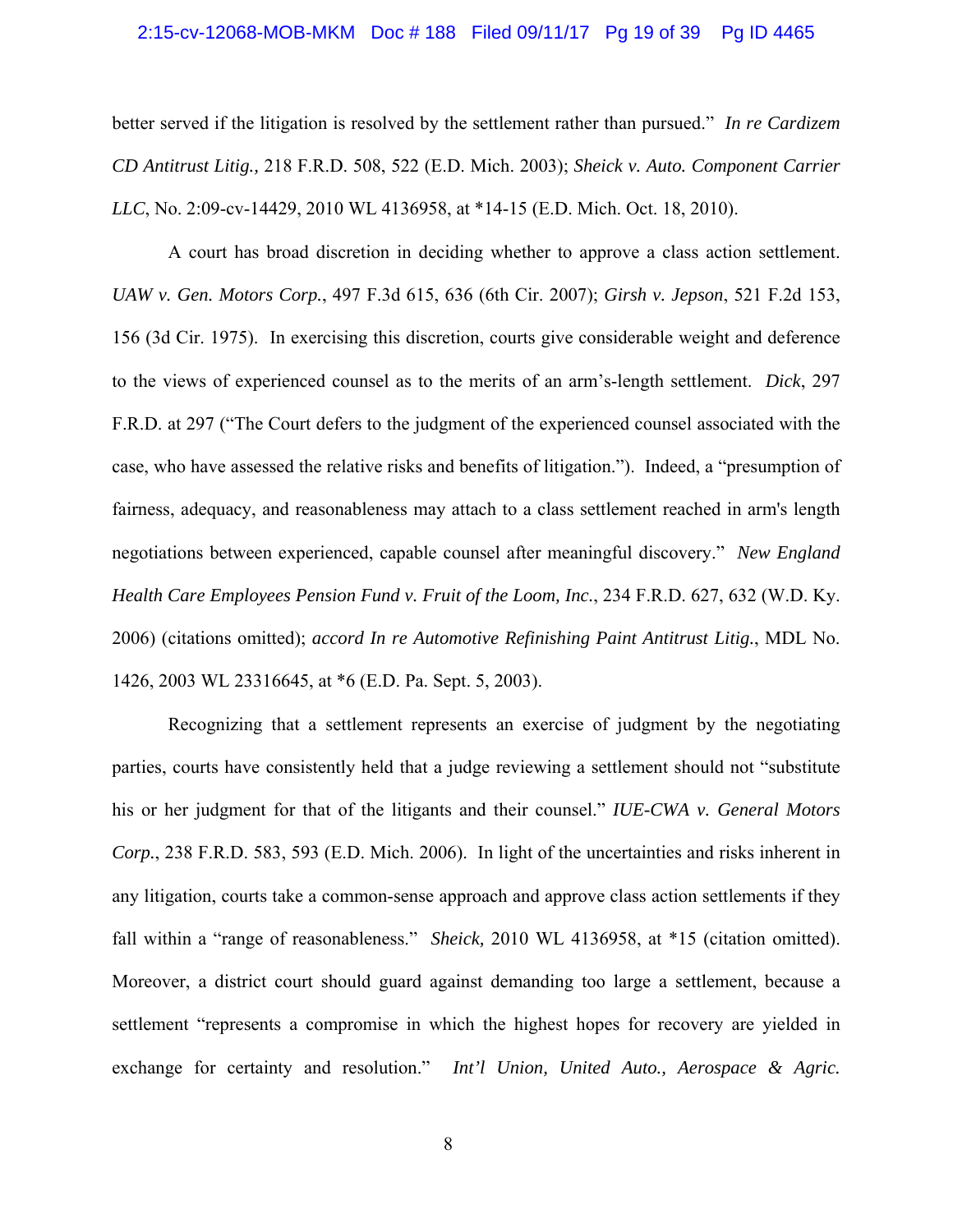#### 2:15-cv-12068-MOB-MKM Doc # 188 Filed 09/11/17 Pg 20 of 39 Pg ID 4466

*Implement Workers of Am. v. Ford Motor Co.*, No. 05-74730, 2006 WL 1984363, at \*23 (E.D. Mich. July 13, 2006) (citation omitted); *accord Sullivan v. DB Investments, Inc.*, 667 F.3d 273, 324 (3d Cir. 2011).

Because the proposed Schaeffler settlement was negotiated at arm's length by experienced counsel knowledgeable about the facts and the law, and is fair, reasonable, and adequate, Direct Purchaser Plaintiffs respectfully submit that it merits final approval.

## **B. The Proposed Settlement is Fair, Reasonable, and Adequate.**

Fed. R. Civ. P. 23(e)(2) provides that a court may approve a settlement that would bind class members only after a hearing and on finding that the settlement is "fair, reasonable, and adequate." *Accord In re Packaged Ice Antitrust Litig.*, No. 08-MD-01952, 2011 WL 717519, at \*8 (E.D. Mich. Feb. 22, 2011). Generally, in evaluating a proposed class settlement, the court does "not decide the merits of the case or resolve unsettled legal questions." *Carson v. Am. Brands, Inc.,* 450 U.S. 79, 88 n. 14 (1981). There are two reasons for this. First, the object of settlement is to avoid the determination of contested issues, so the approval process should not be converted into an abbreviated trial on the merits. *Van Horn v. Trickey,* 840 F.2d 604, 607 (8th Cir. 1988). Second, "[b]eing a preferred means of dispute resolution, there is a strong presumption by courts in favor of settlement." *In re Telectronics Pacing Sys. Inc.*, 137 F. Supp. 2d 985, 1008-09 (S.D. Ohio 2001) (citing *Manual (Third)* §30.42). This is particularly true in the case of class actions. *Berry v. Sch. Dist. of City of Benton Harbor,* 184 F.R.D. 93, 97 (W.D. Mich. 1998).

Courts in the Sixth Circuit have identified a number of factors that are relevant in determining whether a settlement is fair, reasonable and adequate: (1) the likelihood of success on the merits weighed against the amount and form of the relief offered in the settlement; (2) the complexity, expense, and likely duration of further litigation; (3) the opinions of class counsel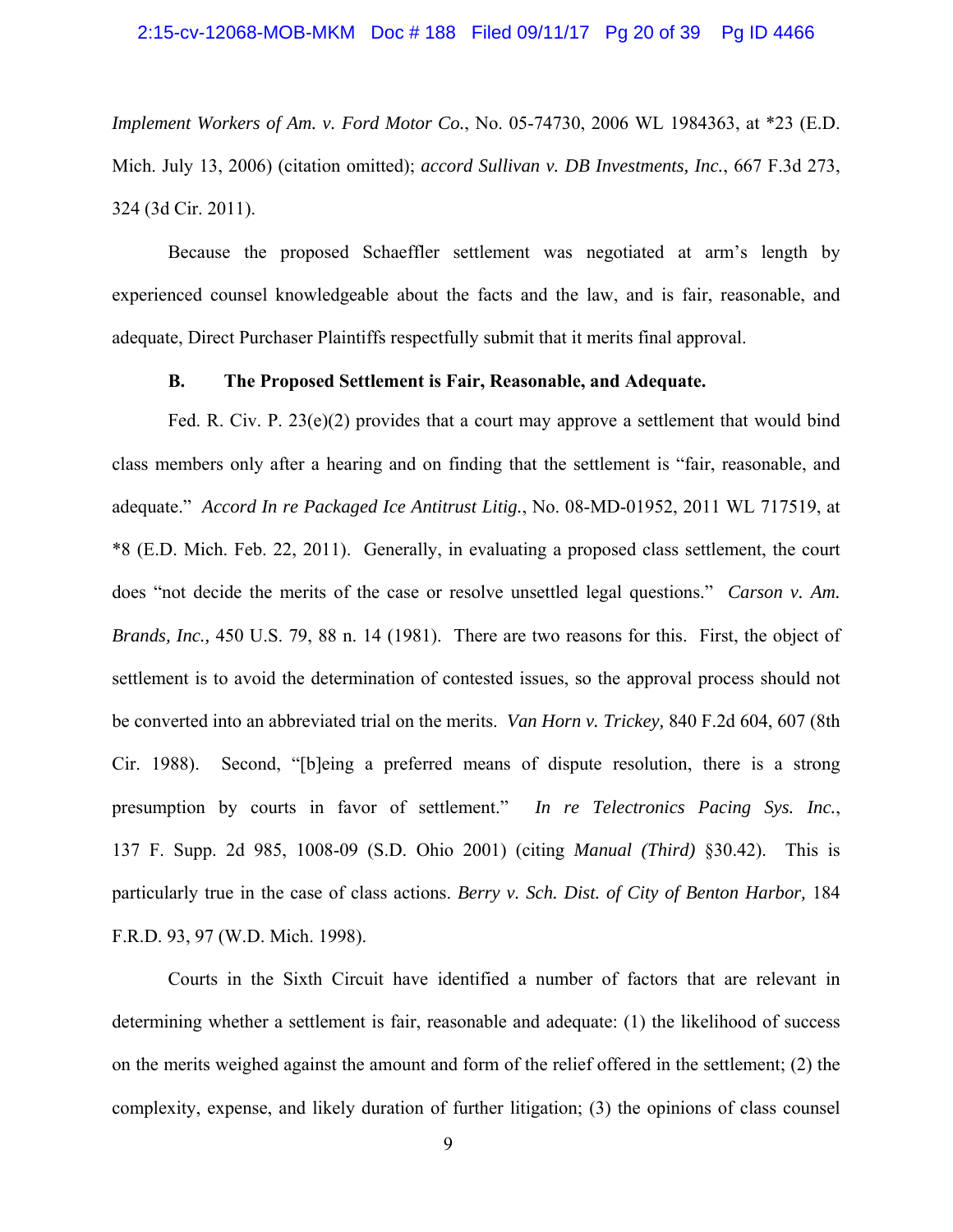#### 2:15-cv-12068-MOB-MKM Doc # 188 Filed 09/11/17 Pg 21 of 39 Pg ID 4467

and class representatives; (4) the amount of discovery engaged in by the parties; (5) the reaction of absent class members; (6) the risk of fraud or collusion; and (7) the public interest. *Packaged Ice*, 2011 WL 717519, at \*8. *Accord Automotive Parts*, 2:12-cv-00103, Doc. No. 497, at 10; *UAW v. Gen. Motors Corp.,* 497 F.3d 615, 631 (6th Cir. 2007); *Griffin*, 2013 WL 6511860, at \*3; *In re Polyurethane Foam Antitrust Litig.*, No. 1:10 MD 2196, 2015 WL 1639269, at \*3 (N.D. Ohio Feb. 26, 2015), appeal dismissed (Dec. 4, 2015). No single factor is dispositive. When evaluating the fairness of a settlement, the court may weigh each factor based on the circumstances of the case, *Ford*, 2006 WL 1984363, at \*21, and may "choose to consider only those factors that are relevant to the settlement at hand. *Id.* at \*22. *See also Granada Invs., Inc. v. DWG Corp.,* 962 F.2d 1203, 1205–06 (6th Cir.1992) (district court enjoys wide discretion in assessing the weight and applicability of factors). As discussed more fully below, the Schaeffler settlement is fair, reasonable, and adequate under the relevant criteria, and should be approved under Rule 23(e)(2).

# **1. The Likelihood of Plaintiffs' Success on the Merits Weighed Against the Amount and Form of the Relief Offered in the Settlement Supports Approval.**

When considering the fairness of a class action settlement, a court should assess it "with regard to a 'range of reasonableness,' which 'recognizes the uncertainties of law and fact in any particular case and the concomitant risks and costs inherent in taking any litigation to completion.'" *Sheick,* 2010 WL 4136958, \*15 (quoting *IUE-CWA v. General Motors Corp.*, 238 F.R.D. 583, 594 (E.D. Mich. 2006)); *Ford*, 2006 WL 1984363, at \*21; *Ford v. Fed.-Mogul Corp.*, No. 2:09-CV-14448, 2015 WL 110340, at \*6 (E.D. Mich. Jan. 7, 2015).

The fairness of a class action settlement "turns in large part on the bona fides of the parties' legal dispute." *UAW*, 497 F.3d at 631. In assessing the parties' dispute and weighing the likelihood of plaintiffs' success on the merits if the litigation continues against the benefits of the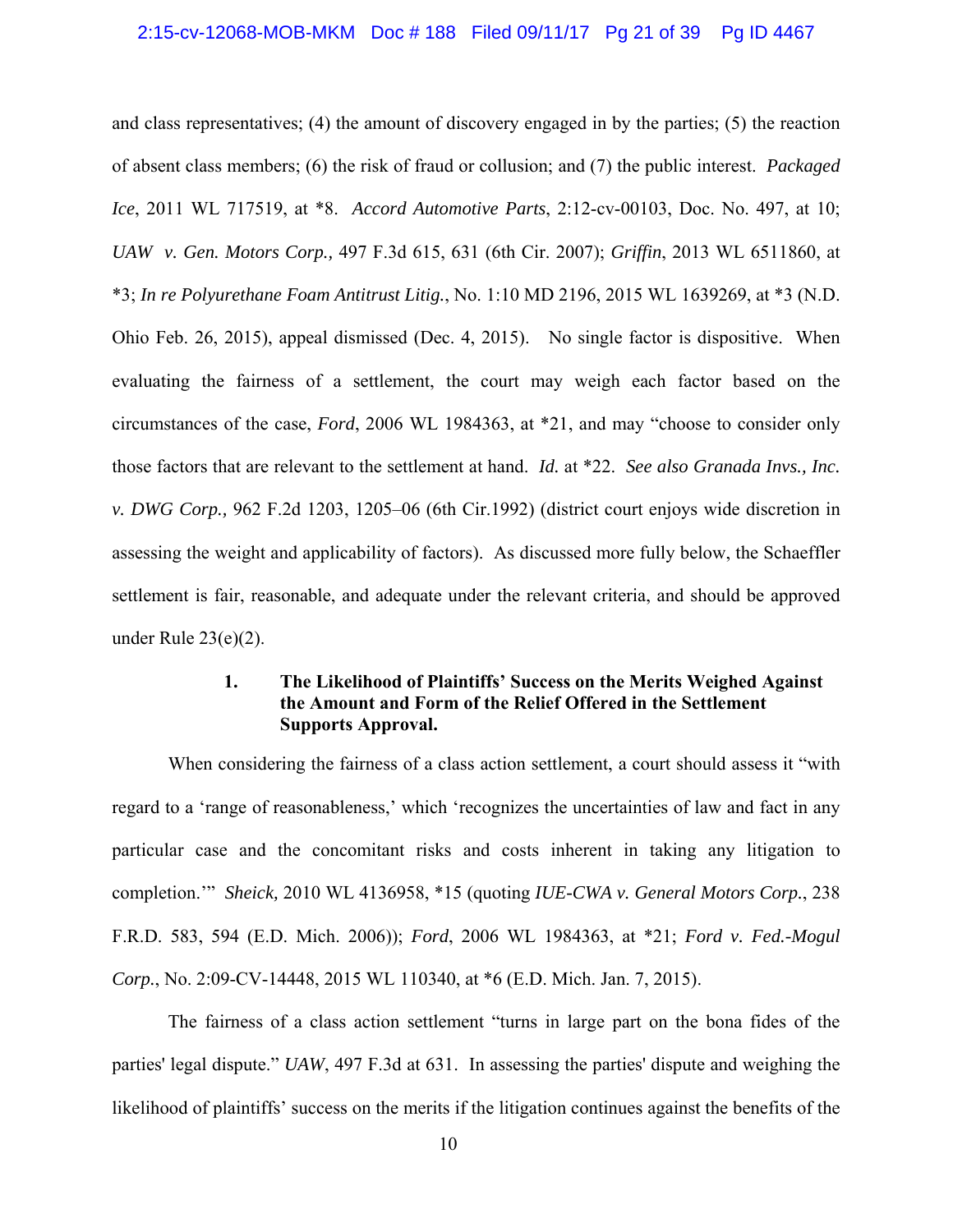#### 2:15-cv-12068-MOB-MKM Doc # 188 Filed 09/11/17 Pg 22 of 39 Pg ID 4468

settlement, the ultimate question for the court is whether the interests of the class as a whole are better served if the litigation is resolved by settlement rather than pursued. *Sheick,* 2010 WL 4136958, at \*16 (citing *IUE–CWA*, 238 F.R.D. at 595).

The settlement provides an excellent result for the Settlement Class in light of the substantial risks of continuing litigation. In negotiating the settlement, Settlement Class Counsel took into account the evidence supporting Direct Purchaser Plaintiffs' claims, the dollar volume of Schaeffler's Bearings sales, the defenses that Schaeffler raised or was expected to raise, and the substantial value provided by Schaeffler's agreement to cooperate with Direct Purchaser Plaintiffs in the continued prosecution of their claims against the remaining Defendants.

Plaintiffs are optimistic about the likelihood of ultimate success in this matter against all the Defendants, but success is not certain. As this Court has observed, success is not guaranteed even in those instances where a settling defendant has pleaded guilty in a criminal proceeding brought by the Department of Justice, which is not required to prove class-wide impact or damages, undertakings that require complex, risky and expensive expert analyses. *Automotive Parts*, 2:12-cv-00103, Doc. No. 497, at 11.

While Plaintiffs have asserted that Schaeffler was part of a global bearings conspiracy, no Schaeffler Defendant was indicted or pled guilty in the United States. Schaeffler Technologies and FAG Kugelfischer paid fines to the European Commission only based on its finding that they violated EU competition law with respect to the sale of Bearings to automotive customers for the period between April 8, 2004 through July 25, 2011.

Schaeffler is represented by highly experienced and competent counsel. Schaeffler has denied Plaintiffs' allegations of liability and damages and asserted defenses, and Plaintiffs believe that they were prepared to defend this case through trial and appeal, if necessary.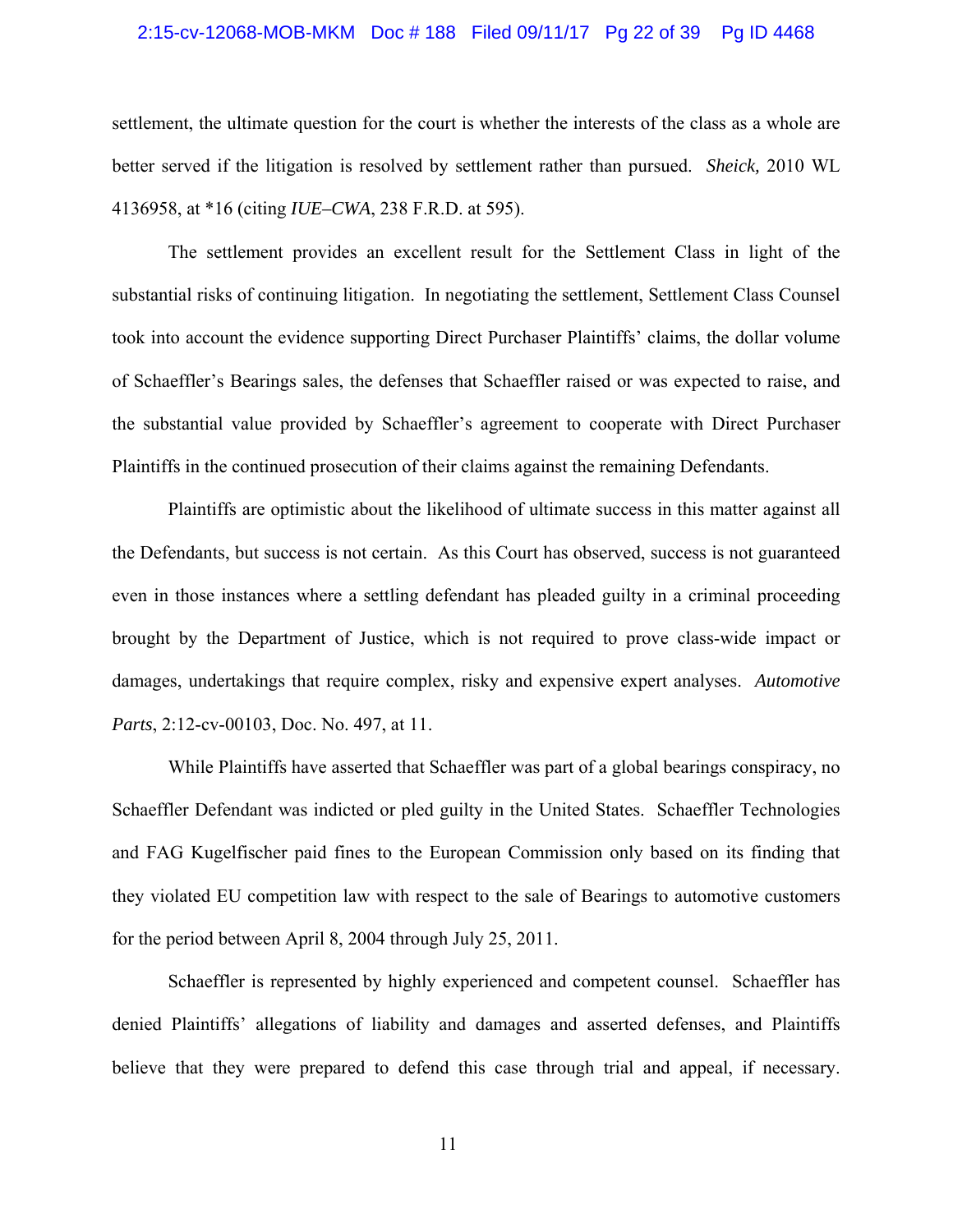#### 2:15-cv-12068-MOB-MKM Doc # 188 Filed 09/11/17 Pg 23 of 39 Pg ID 4469

Litigation risk is inherent in any litigation, and this is particularly true with respect to class actions. So, while they are optimistic about the outcome of this litigation, Plaintiffs must acknowledge the risk that Schaeffler could prevail with respect to certain legal or factual issues, which could result in reducing or eliminating any potential recovery.

These risks must be weighed against the settlement consideration: up to \$21million in cash, together with cooperation by Schaeffler, which is valuable to the Settlement Class members as they continue to litigate against the remaining Defendants. *See, e.g.*, *Automotive Parts*, 2:12-cv-00103, Doc. No. 497, at 11 ("Of great importance in the Court's assessment is the provision in the Settlements requiring discovery cooperation of certain Settling Defendants."). Cooperation is a "substantial benefit" to the class when settling with less than all defendants. *Linerboard*, 292 F. Supp. 2d at 643. The cooperation to be provided by Schaeffler under the Settlement Agreement provides just such a substantial benefit to the class. *In re Packaged Ice Antitrust Litig.,* No. 08-MD–1952, 2011 WL 717519 at \*10 (E.D. Mich. Feb. 22, 2011).

The Schaeffler settlement is also valuable as an "ice-breaker" settlement in this multidefendant litigation. *In re Packaged Ice Antitrust Litig.*, 2011 WL 717519 at \*10. As the court stated in *Linerboard*, "this settlement has significant value as an 'ice-breaker' settlement – it is the first settlement in the litigation – and should increase the likelihood of future settlements. Any early settlement with one of many defendants can 'break the ice' and bring other defendants to the point of serious negotiations." 292 F. Supp2d at 643.

Settlement Class Counsel believe that the settlement is an excellent result. Weighing the settlement's benefits against the risks of continued litigation tilts the scale toward approval. *See Griffin*, 2013 WL 6511860, at \*4; *Packaged Ice*, 2011 WL 717519, at \*9.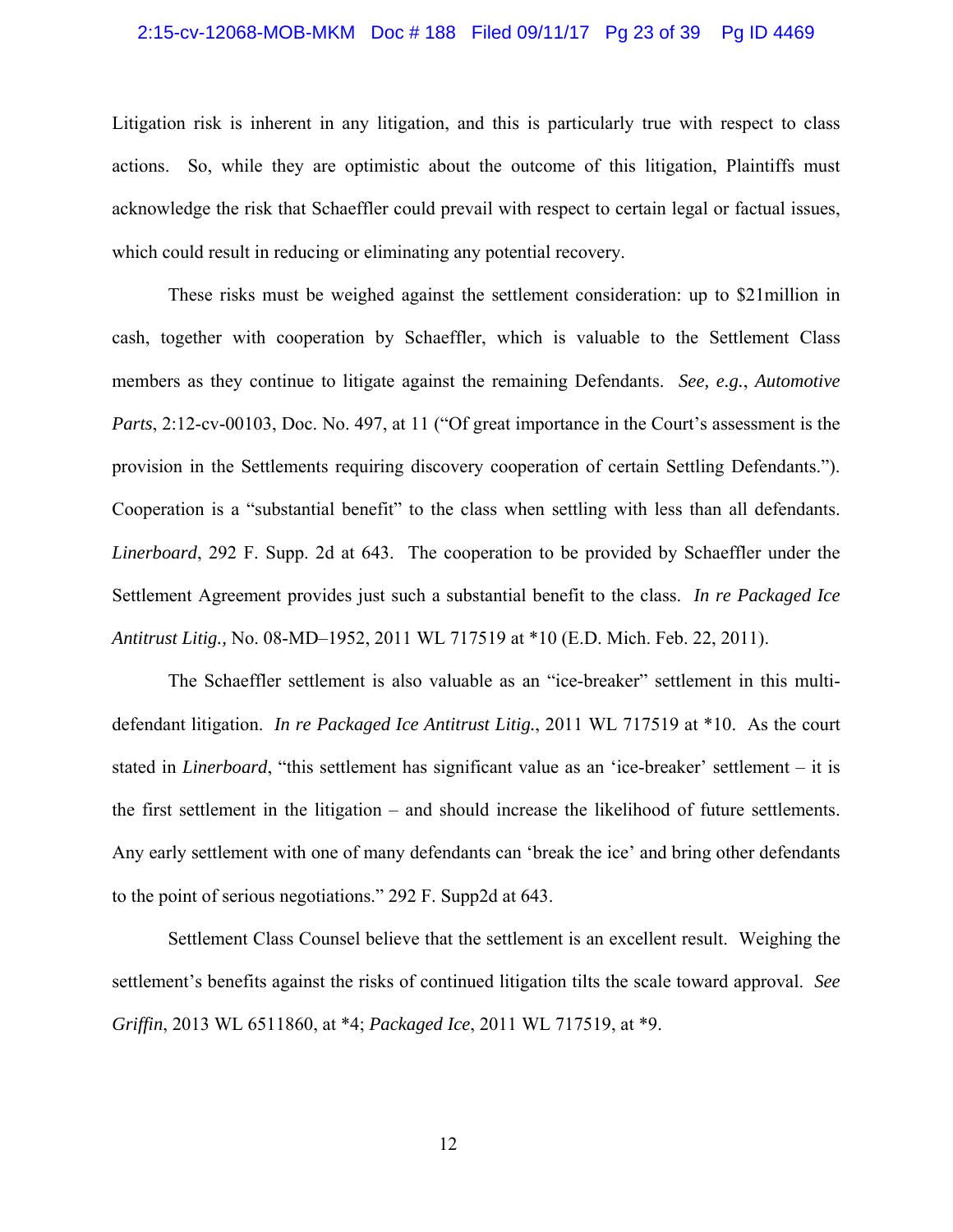# **2. The Complexity, Expense, and Likely Duration of Continued Litigation Favor Approval.**

"Settlements should represent 'a compromise which has been reached after the risks, expense and delay of further litigation have been assessed.'" *Cardizem,* 218 F.R.D. at 523 (*quoting Vukovich*, 720 F.2d at 922. "[T]he prospect of a trial necessarily involves the risk that Plaintiffs would obtain little or no recovery." *Id.* at 523. This is particularly true for class actions, which are "inherently complex." *Telectronics,* 137 F. Supp. 2d at 1013 (settlement avoids the costs, delays, and multitude of other problems associated with complex class actions).

Plaintiffs are still litigating with the remaining Defendants, so it would be imprudent to discuss with any specificity Settlement Class Counsel's analysis of the risks of litigation because the remaining Defendants could then use such disclosures against Plaintiffs going forward. Settlement Class Counsel believe it is sufficient at this point to state that complex antitrust litigation of this scope has inherent risks that the settlement at least partially negates.

The proposed settlement eliminates the risks, expense, and delay that would otherwise exist with respect to a recovery from Schaeffler, ensures substantial payments to the Settlement Class, and provides the Settlement Class with cooperation that will be used to pursue the claims against the remaining Defendants. This factor also supports final approval of the proposed settlement.

#### **3. The Judgment of Experienced Counsel Supports Approval.**

In deciding whether to approve a proposed settlement, "[t]he Court should also consider the judgment of counsel and the presence of good faith bargaining between the contending parties." *In re Delphi Corp. Sec., Deriv. & "ERISA" Litig.*, 248 F.R.D. 483, 498 (E.D. Mich. 2008). Counsel's judgment "that settlement is in the best interests of the class 'is entitled to significant weight, and supports the fairness of the class settlement.'" *Packaged Ice*, 2011 WL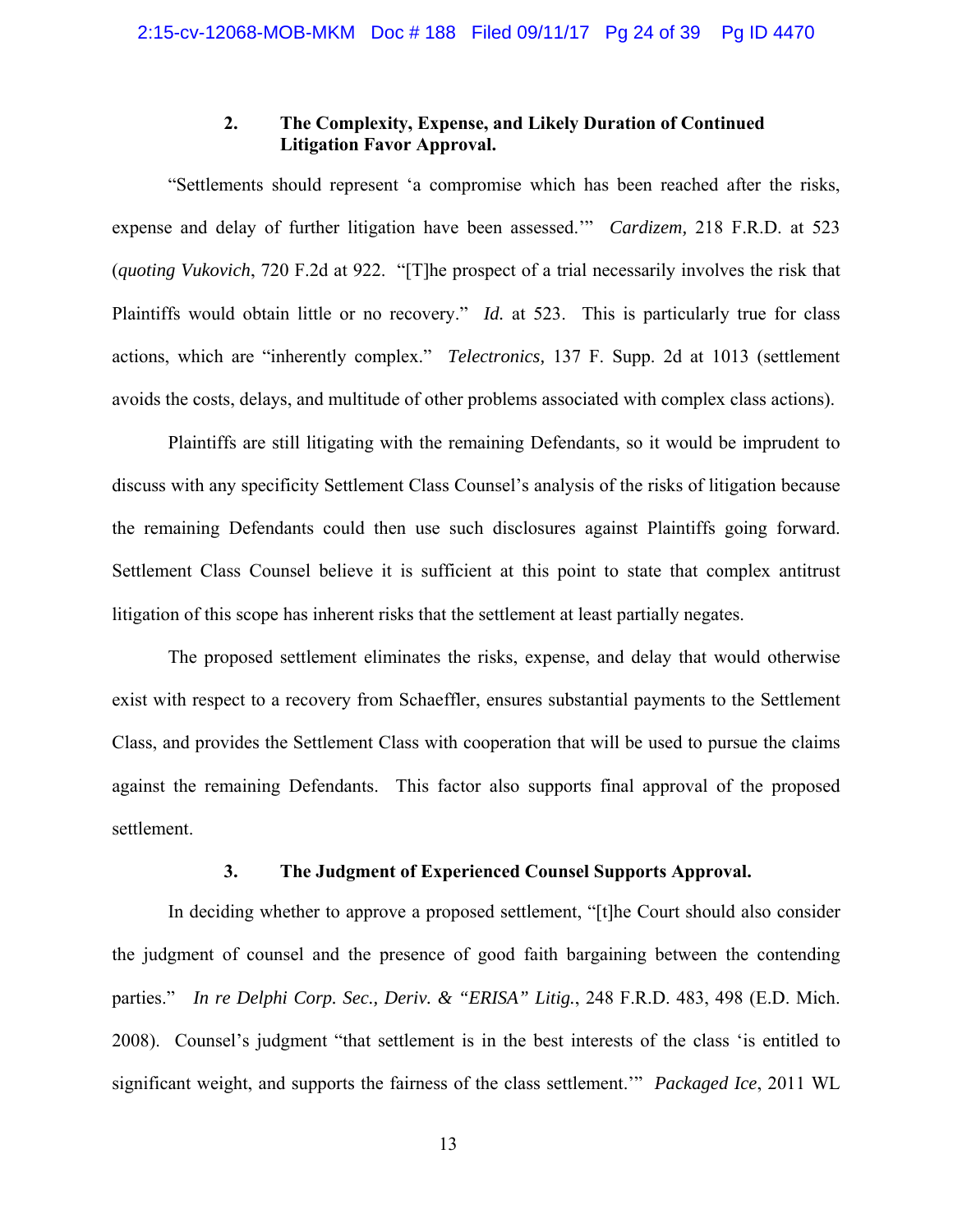#### 2:15-cv-12068-MOB-MKM Doc # 188 Filed 09/11/17 Pg 25 of 39 Pg ID 4471

717519, at \*11 (quoting *Sheick*, 2010 WL 4136958, at \*18); *Fed.-Mogul Corp.*, 2015 WL 110340, at \*9. "In the absence of evidence of collusion (there is none here) this Court 'should defer to the judgment of experienced counsel who has competently evaluated the strength of his proofs.'" *Date v. Sony Electronics, Inc.*, No. 07-15474, 2013 WL 3945981, at \*9 (E.D. Mich. Jul. 31, 2013) (quoting *Vukovich*, 720 F.2d at 922–23.

Settlement Class Counsel and additional counsel with whom they have been working on this matter have extensive experience in handling class action antitrust and other complex litigation. They have represented the Direct Purchaser Plaintiffs from the inception of this *Automotive Parts Antitrust Litigation* case, and negotiated this settlement at arm's length with well-respected and experienced counsel for Schaeffler. Settlement Class Counsel believe the proposed settlement is an excellent result.

#### **4. The Amount of Discovery Completed Is Sufficient.**

Substantial discovery has been completed in this litigation, including the production and review of millions of pages of documents, written discovery, proffers of information, interviews, and numerous depositions. Information about the alleged Bearings conspiracy also was obtained from the related criminal litigation, through Settlement Class Counsel's investigation, and from the analysis of transactional data by Plaintiffs' experts.<sup>5</sup> The information from these sources allowed Settlement Class Counsel to evaluate the strengths and weaknesses of the legal case, and also the potential value of the promised cooperation. Based on this information, Settlement

 $rac{1}{5}$ <sup>5</sup> Although the amount of discovery completed is a factor to be considered in the settlement approval process, there is no baseline amount of discovery required to satisfy this factor. *Packaged Ice*, 2010 WL 3070161, at \*5-6. The "question is whether the parties had adequate information about their claims." *Griffin*, 2013 WL 6511860, at \*4 (quoting *In re Global Crossing Sec. & ERISA Litig.*, 225 F.R.D. 436, 458 (S.D.N.Y.2004)). In this case nearly all fact discovery was completed before the agreement to settle with Schaeffler.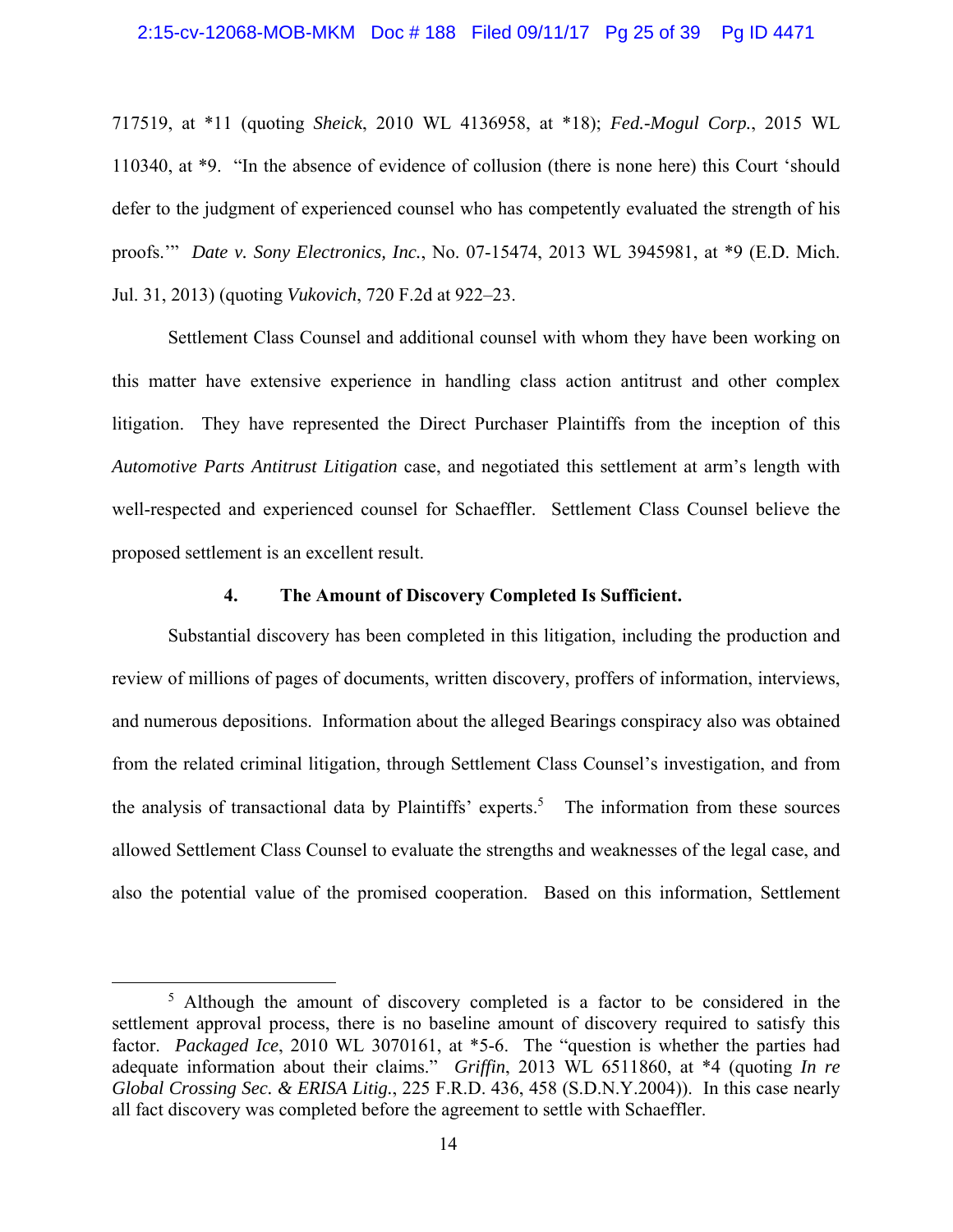Class Counsel believe that the proposed settlement with Schaeffler is fair, reasonable, and in the best interests of the Settlement Class, and their opinion supports final approval.

## **5. The Reaction of Class Members.**

The Court cannot yet assess this factor. But even if there were to be some objections, their "existence… does not mean that the settlement is unfair." *Telectronics,* 137 F. Supp. 2d at 1018. A "scarcity of objections – relative to the number of class members overall – indicates broad support for the settlement among Class Members." *Sheick*, 2010 WL 4136958 at \*22; *accord In re Cardizem,* 218 F.R.D. at 527. Settlement Class Counsel will submit to the Court a report on objections or opt-outs, if any, after the October 2, 2017 deadlines, and prior to the Fairness Hearing, which is scheduled for November 8, 2017.

### **6. The Settlement is the Product of Arm's-Length Negotiations.**

Unless rebutted by evidence to the contrary, there is a presumption that settlement negotiations were conducted in good faith and that the resulting agreement was reached without collusion. *Griffin*, 2013 WL 6511860, at \*3; *Packaged Ice*, 2011 WL 717519, at \*12; *Ford,*  2006 WL 1984363, at \*26; *Sheick,* 2010 WL 4136958, at \*19-20. Settlement Class Counsel have extensive experience in handling class action antitrust cases and other complex litigation, and they and additional plaintiffs' counsel with whom they are working closely and cooperatively negotiated at arm's length with counsel for Schaeffler. Consideration of this factor fully supports final approval of the settlement as well.

## **7. The Settlement is Consistent with the Public Interest.**

 "[T]here is a strong public interest in encouraging settlement of complex litigation and class action suits because they are 'notoriously difficult and unpredictable' and settlement conserves judicial resources." *Cardizem*, 218 F.R.D. at 530 (quoting *Granada*, 962 F.2d at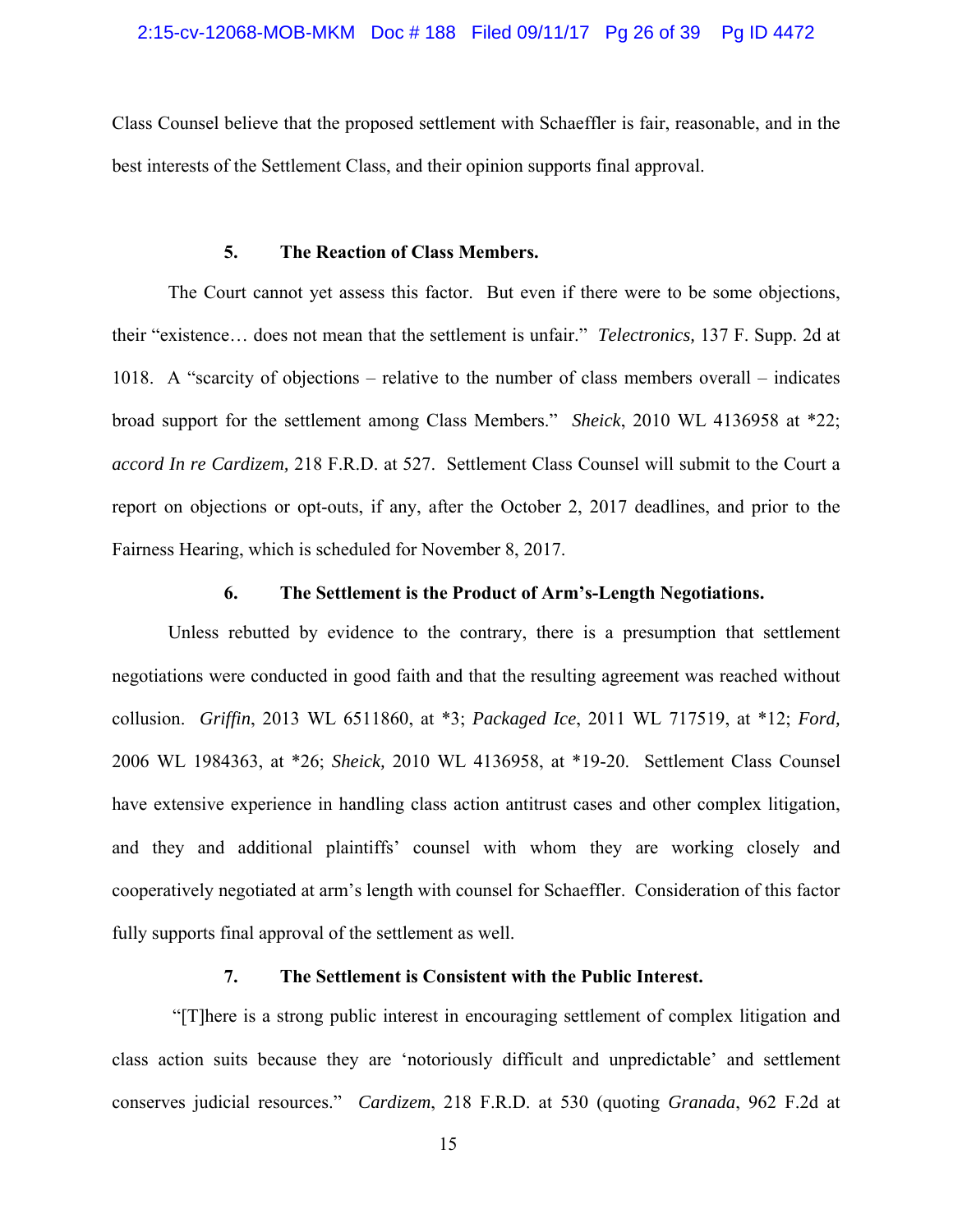1205). *Accord Griffin*, 2013 WL 6511860, at \*5; *Packaged Ice*, 2011 WL 717519, at \*12. Plaintiffs submit that there is no countervailing public interest that provides a reason to disapprove the proposed settlement. *Griffin*, 2013 WL 6511860, at \*5. This factor also supports approval.

Consideration of the above factors supports final approval of the proposed Schaeffler settlement. Settlement Class Counsel respectfully submit that the proposed settlement is in the best interests of the Settlement Class and should be approved.

## **IV. NOTICE WAS PROPER UNDER RULE 23 AND CONSISTENT WITH DUE PROCESS**

Federal Rule of Civil Procedure 23(e)(1) provides that a court must direct notice in a "reasonable manner" to all class members who would be bound by a proposed settlement. Rule 23(e) notice must contain a summary of the litigation sufficient "to apprise interested parties of the pendency of the settlement proposed and to afford them an opportunity to present their objections." *UAW*, 497 F.3d at 629 (quoting *Mullane v. Cent. Hanover Bank & Trust Co.,* 339 U.S. 306, 314 (1950)). *Accord In re Insurance Brokerage Antitrust Litig.*, 297 F.R.D. 136, 151 (E.D. Pa. 2013).

For class actions certified under Rule  $23(b)(3)$ , the court must also "direct to class" members the best notice that is practicable under the circumstances, including individual notice to all members who can be identified through reasonable effort." Fed. R. Civ. P. 23(c)(2)(B). The notice must clearly and concisely state: (1) the nature of the action; (2) the class definition; (3) the class claims, issues, or defenses; (4) that a class member may enter an appearance through counsel; (5) that the court will exclude from the class any member who requests exclusion; (6) the time and manner for requesting exclusion; and (7) the binding effect of a class judgment on class members under Rule 23(c)(3). *Id*.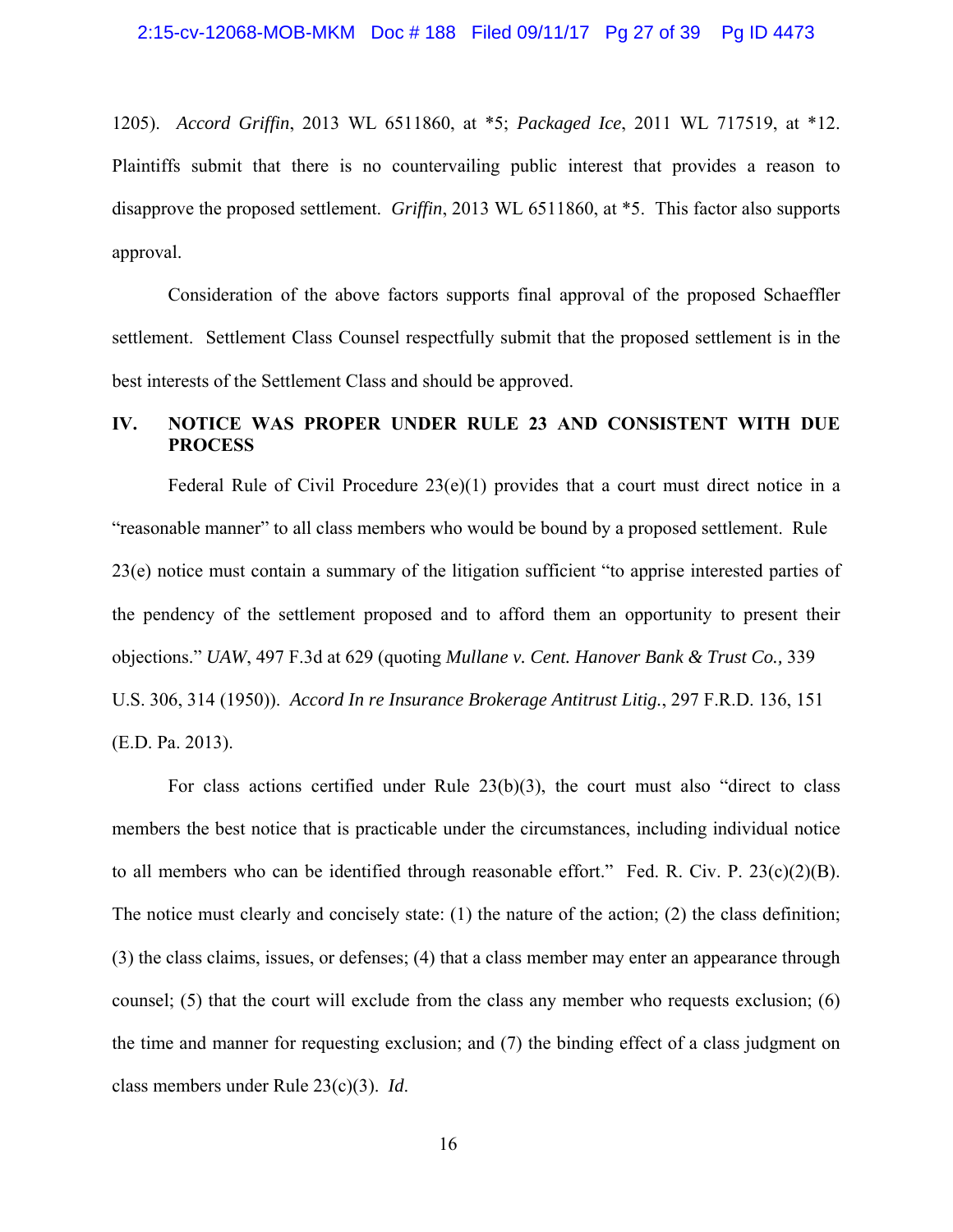#### 2:15-cv-12068-MOB-MKM Doc # 188 Filed 09/11/17 Pg 28 of 39 Pg ID 4474

The notice program and forms of notice utilized by Plaintiffs satisfy these requirements.<sup>6</sup> The Notice sets forth all information required by Rule  $23(c)(2)(B)$  and  $23(e)(1)$ , and also apprises Settlement Class members that Direct Purchaser Plaintiffs will seek permission from the Court to use a portion of the settlement funds to pay litigation expenses.

Pursuant to the Notice Dissemination Order, on August 10, 2017, 48,162 copies of the Notice were mailed, postage prepaid, to all potential Settlement Class members identified by Defendants. The Summary Notice was published in the national edition of *The Wall Street Journal* and in *Automotive News* on August 21, 2017. In addition, a copy of the Notice was (and remains) posted on-line at www.autopartsantitrustlitigation.com.<sup>7</sup>

The content and method for dissemination of notice fulfill the requirements of Federal Rule of Civil Procedure 23 and due process. *See Packaged Ice*, 2011 WL 717519, at \*5.

## **V. ALLOWING SETTLEMENT CLASS COUNSEL TO USE UP TO 20% OF THE SETTLEMENT PROCEEDS FOR LITIGATION EXPENSES IS APPROPRIATE**

In view of the ongoing litigation against the remaining Defendants, Settlement Class Counsel request that they be permitted to use a portion of the Schaeffler settlement proceeds to pay Plaintiffs' expenses in the Bearings litigation.

The Notice expressly informs members of the Settlement Class that counsel will request that they be permitted to use up to 20% of the Schaeffler settlement proceeds to pay Plaintiffs'

 $\begin{array}{c|c}\n\hline\n\end{array}$ <sup>6</sup> The proposed notice program and forms of notice have been approved by the Court in connection with settlements in the *Wire Harness Litigation* (2:12-cv-00101, Doc. Nos. 162, 320, 474), in *Instrument Panel Clusters* (2:12-cv-00201, Doc. No. 91) and in *Occupant Safety Systems* (2:12-cv-00601, Doc. Nos. 97, 116).

<sup>&</sup>lt;sup>7</sup> Consistent with paragraph 16 of the Notice Dissemination Order, a Declaration or Affidavit confirming that notice to the Settlement Class was disseminated in accordance with the Order will be filed at least 10 days prior to the Fairness Hearing.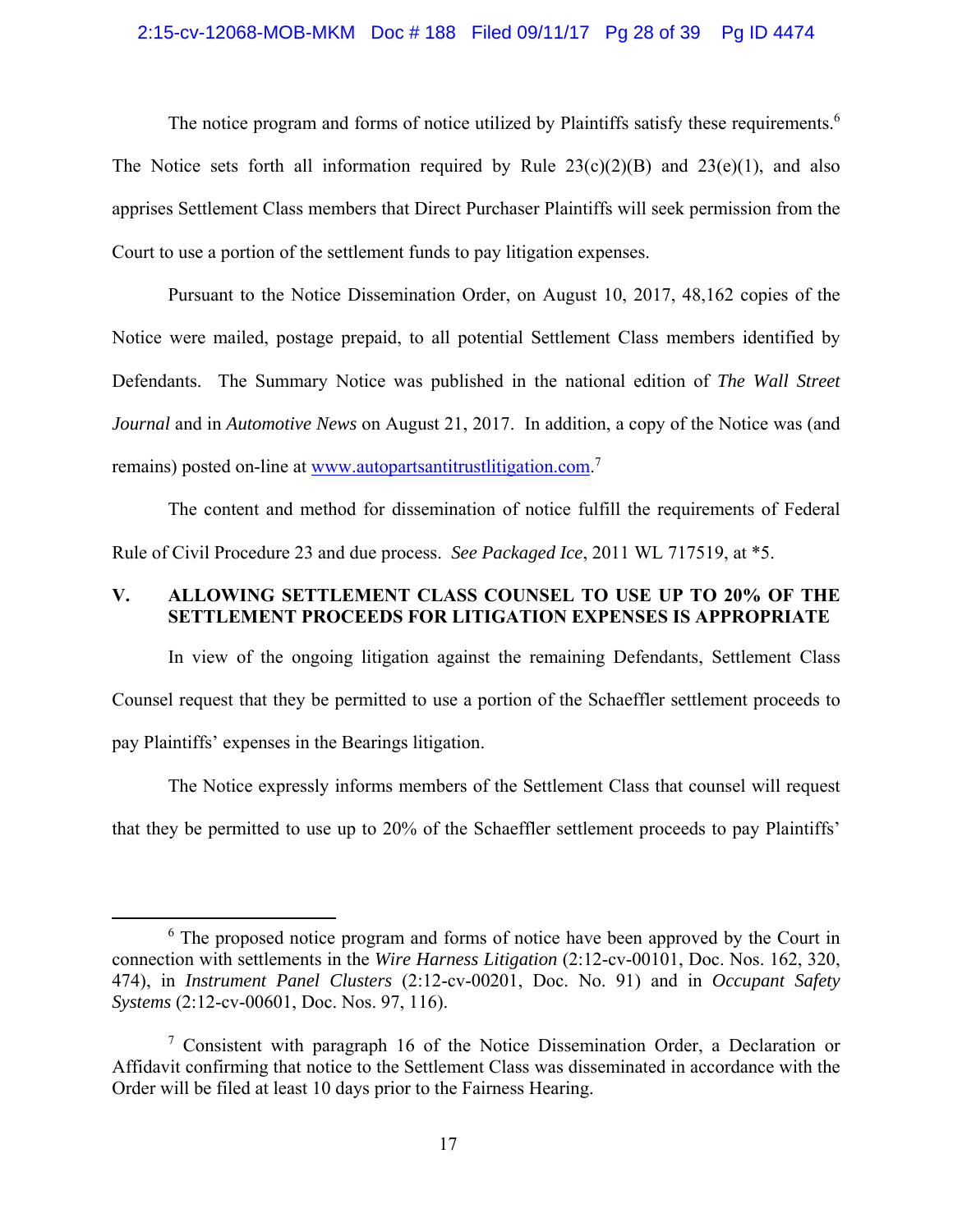#### 2:15-cv-12068-MOB-MKM Doc # 188 Filed 09/11/17 Pg 29 of 39 Pg ID 4475

litigation expenses, including costs for experts, depositions, document reproduction and review, and other costs incurred in prosecuting this case. Notice, Exhibit 1, at 3.

Neither Settlement Class Counsel's request, nor the granting of such a request, is unusual. Indeed, the *Manual for Complex Litigation, Fourth* §13.21 (2004), provides that "partial settlements may provide funds needed to pursue the litigation…." *See, e.g.*, *Packaged Ice*, 2011 WL 717519, at \*13-14 (approving class counsel's request to use proceeds from early settlement to pay litigation expenses); *Linerboard,* 292 F. Supp. 2d at 643 (noting that a partial "settlement provides class plaintiffs with an immediate financial recovery that ensures funding to pursue the litigation against the non-settling defendants"); *In re Corrugated Container Antitrust Litig.,* 556 F. Supp. 1117, 1146 (S.D. Tex. 1982) ("the nonrefundable amount of \$187,500 made available to plaintiffs by this settlement provided a substantial sum to help defray plaintiffs' expenses at a time when their trial preparation costs were mounting rapidly").

Numerous other courts have granted requests to use a portion of settlement proceeds for the continued prosecution of litigation. For example, in *Newby v. Enron Corp.,* 394 F.3d 296, 302-03 (5th Cir. 2004), the Fifth Circuit affirmed an order providing for the establishment of a \$15 million litigation expense fund from the proceeds of a partial settlement. In *In re Chocolate Confectionary Antitrust Litig.*, No. 1:08–MDL–1935, 2011 WL 6981200, at \*3 (M.D. Pa. Dec. 12, 2011), the court authorized plaintiffs to utilize the settlement fund to pay "such expenses as may reasonably be incurred in the prosecution of the Class Action." In *In re Pressure Sensitive Labelstock Antitrust Litig*., 584 F. Supp. 2d 697, 702 (M.D. Pa. 2008), the court approved class counsel's request for an award of \$500,000 to pay outstanding and future litigation costs. *See also In re WorldCom, Inc. Sec. Litig.,* 02 CIV 3288(DLC), 2004 WL 2591402, at \*22 (S.D.N.Y.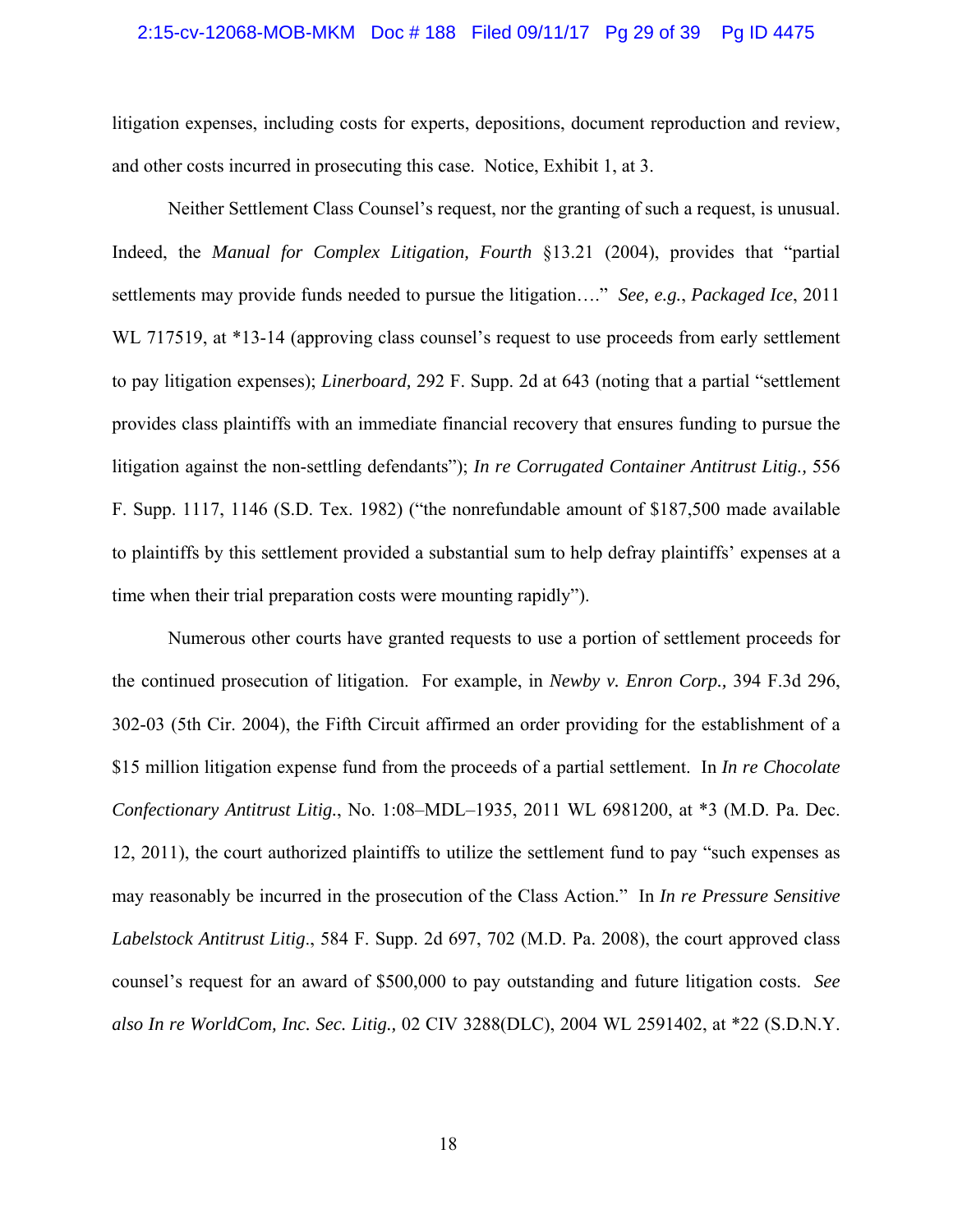### 2:15-cv-12068-MOB-MKM Doc # 188 Filed 09/11/17 Pg 30 of 39 Pg ID 4476

Nov. 12, 2004) (creating a \$5 million fund for the continuation of the litigation against the nonsettling defendants).

This Court has previously approved similar requests in the *Wire Harness Litigation* (2:12-cv-00101, Doc. Nos. 232, 400), as well as in *Instrument Panel Clusters* (2:12-cv-00201, Doc. No. 109) and *Occupant Safety Systems* (2:12-cv-00601, Doc. No. 111). Settlement Class Counsel respectfully request that they be permitted to use up to 20% of the Schaeffler settlement proceeds for the payment of litigation expenses.

# **VI. CERTIFICATION OF THE PROPOSED DIRECT PURCHASER SETTLEMENT CLASS FOR PURPOSES OF EFFECTUATING THE PROPOSED SETTLEMENT IS APPROPRIATE**

In the Notice Dissemination Order, the Court found that Rule 23's requirements were met and provisionally certified, for purposes of the proposed Schaeffler settlement, the following

Settlement Class:

All individuals and entities (excluding any Defendant and its present and former parents, subsidiaries, and affiliates) that purchased Bearings in the United States directly from one or more Defendant from January 1, 2000 through March 21, 2017.

Doc. No. 240 at ¶4.

It is well established that a class may be certified for purposes of settlement. *See, e.g.,* 

*Amchem Prods., Inc. v. Windsor*, 521 U.S. 591 (1997); *Automotive Parts*, 2:12-cv-00103, Doc.

No. 497, at 24; *Ford*, 2006 WL 1984363, at \*3, \*18; *Cardizem,* 218 F.R.D. at 516-19; *Thacker* 

*v. Chesapeake Appalachia, LLC*, 259 F.R.D. 262, 266-70 (E.D. Ky. 2009).<sup>8</sup> As demonstrated

below, the Settlement Class meets all of the requirements of Rule 23(a) as well as the

requirements of Rule 23(b)(3) for settlement purposes.

 <sup>8</sup> <sup>8</sup> The Notice Dissemination Order (Doc. No. 240 at  $\P$  19) provides that provisional certification of the Settlement Class will be without prejudice to the rights of any defendants to contest certification of any other class proposed in these coordinated actions. *See Packaged Ice*, 2011 WL 717519, at \*7.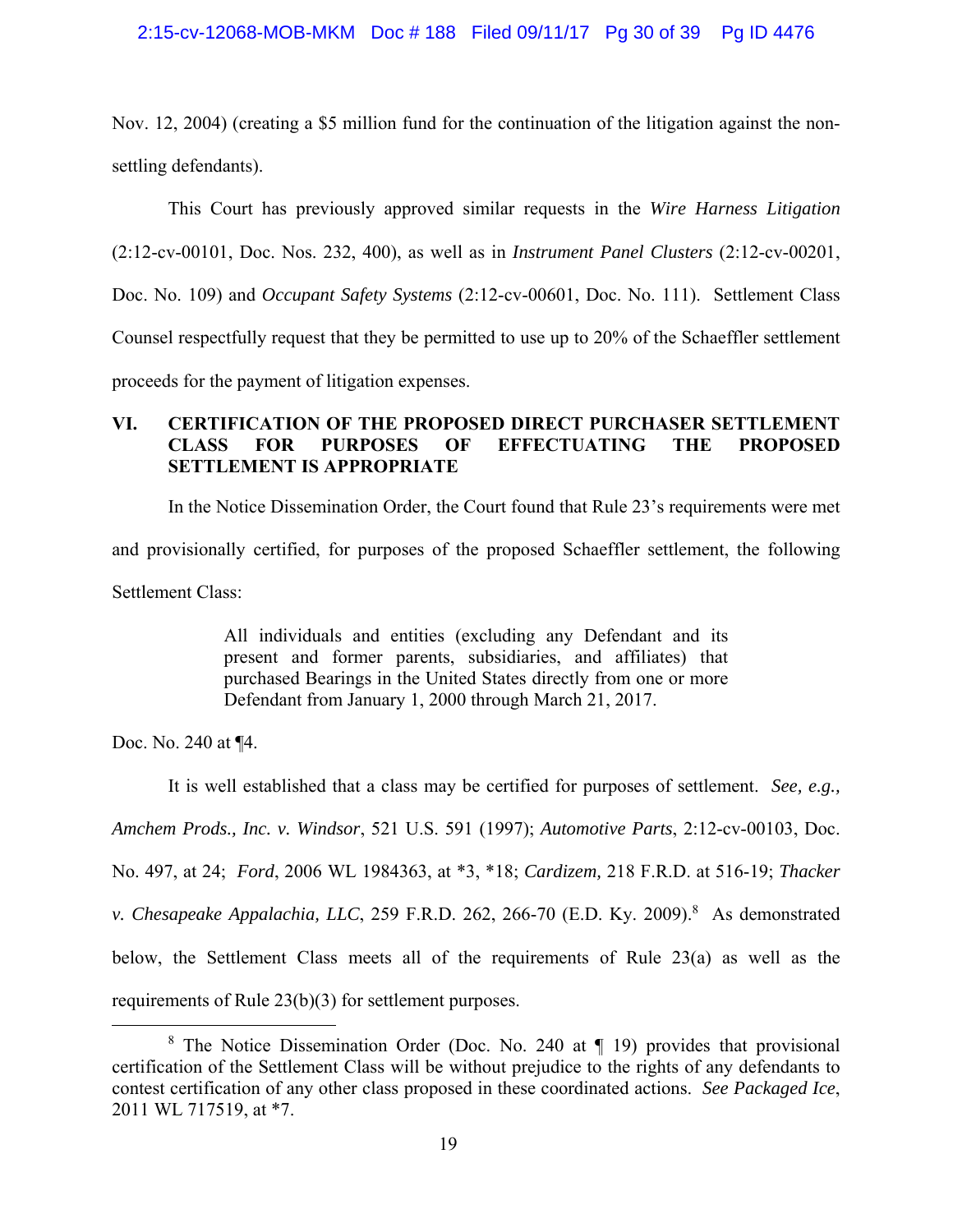#### **A. The Proposed Direct Purchaser Settlement Class Satisfies Rule 23(a).**

Certification of a class requires meeting the requirements of Fed. R. Civ. P. 23(a) and one of the subsections of Rule 23(b). *In re Whirlpool Corp. Front-Loading Washer Prods. Liab. Litig.*, 722 F.3d 838, 850-51 (6th Cir. 2013); *Griffin*, 2013 WL 6511860, at \*5; *Ford*, 2006 WL 1984363, at \*19 (citing *Sprague v. General Motors Corp.*, 133 F.3d 388, 397 (6th Cir. 1998)). Certification is appropriate under Rule 23(a) if: (1) the class is so numerous that joinder of all members is impracticable; (2) there are questions of law and fact common to the class; (3) the claims or defenses of the representative parties are typical of the claims or defenses of the class; and (4) the representative parties will fairly and adequately protect the interests of the class. *Griffin*, 2013 WL 6511860, at \*5; *Date,* 2013 WL 3945981, at \*3.

## **1. The Settlement Class is Sufficiently Numerous**

Class certification under Rule  $23(a)(1)$  is appropriate where a class contains so many members that joinder of all would be "impracticable." Fed. R. Civ. P. 23(a)(1). There is no strict numerical test to satisfy the numerosity requirement; the most important factor is whether joinder of all the parties would be impracticable for any reason. *Whirlpool*, 722 F.3d at 852 (noting that "substantial" number of class members satisfies numerosity). *See also Davidson v. Henkel Corp.,* 302 F.R.D. 427, 441 (E.D. Mich. 2014) (noting it is generally accepted that class of 40 or more members is sufficient to satisfy the numerosity requirement). Moreover, numerosity is not determined solely by the size of the class, but also by the geographic location of class members. *Marsden v. Select Medical Corp.*, 246 F.R.D. 480, 484 (E.D. Pa. 2007).

Here, copies of the Notice were mailed to over 48,000 entities, geographically dispersed throughout the United States, that have been identified by Defendants as potential direct purchasers of Bearings. Thus, joinder of all Settlement Class members would be impracticable, satisfying Rule 23(a)(1).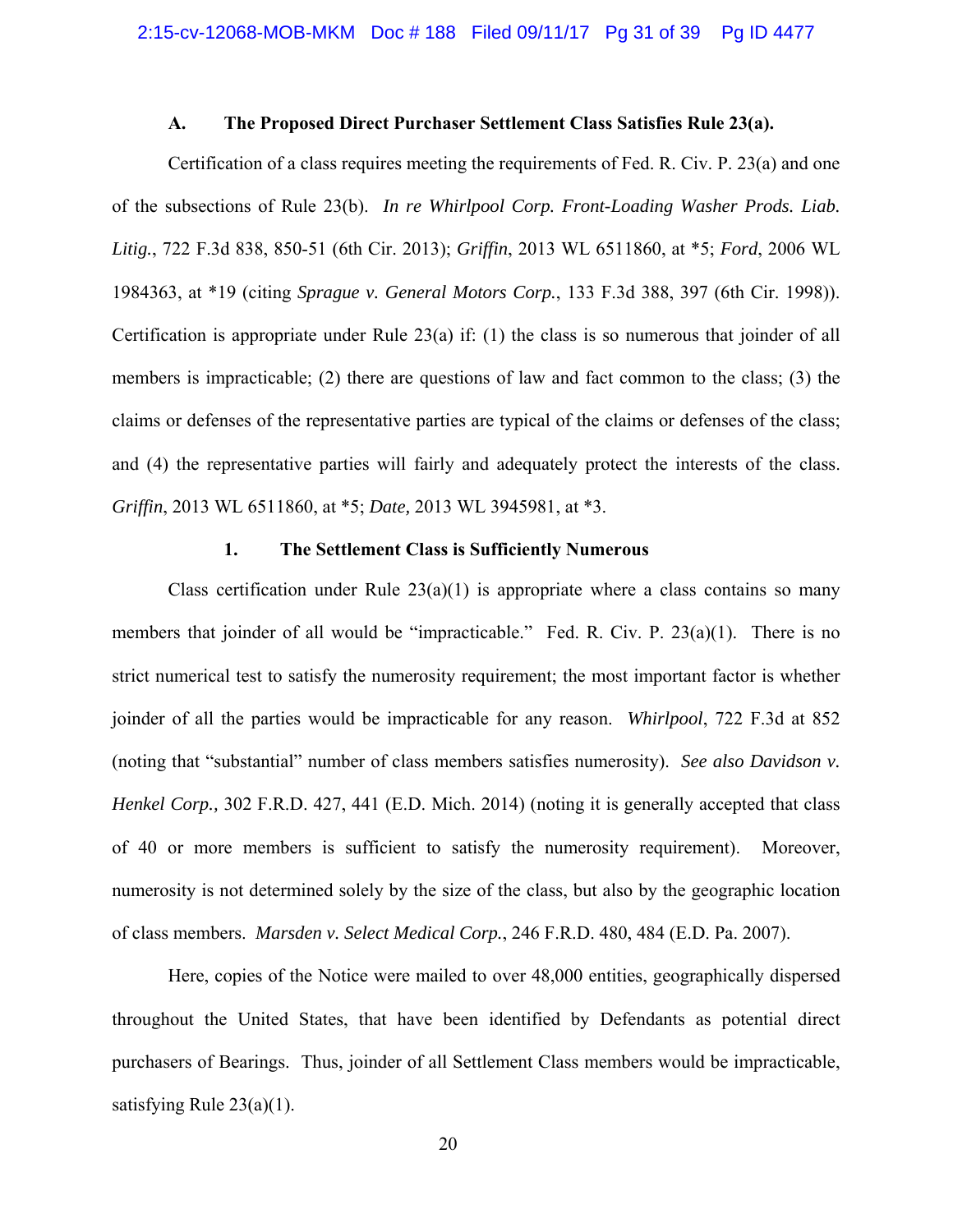## **2. There are Common Questions of Law and Fact.**

Fed. R. Civ. P. 23(a)(2) requires that a proposed class action involve "questions of law or fact common to the class." "We start from the premise that there need be only one common question to certify a class," *Whirlpool*, 722 F.3d at 853, if "the resolution of [that common issue] will advance the litigation." *Sprague*, 133 F.3d at 397. *Accord Barry v. Corrigan*, 79 F. Supp 3d 712,731 (E.D. Mich. 2015); *Exclusively Cats Veterinary Hosp. v. Anesthetic Vaporizer Servs., Inc.*, No. 10-cv-10620, 2010 WL 5439737, at \* 3 (E.D. Mich. Dec. 27, 2010) ("[T]here need be only a single issue common to all members of the class") (citing *In re Am. Med. Sys., Inc.,* 75 F.3d 1069, 1080 (6th Cir. 1996)).

It has long been the case that "allegations concerning the existence, scope and efficacy of an alleged conspiracy present questions adequately common to class members to satisfy the commonality requirement." *In re Flat Glass Antitrust Litig.*, 191 F.R.D 472, 478 (W.D. Pa. 1999) (citing 4 *NEWBERG ON CLASS ACTIONS*, § 18.05-15 (3d ed. 1992)). Here, whether Defendants entered into an agreement to artificially fix prices of Bearings is a factual question common to all members of the Settlement Class because it is an essential element of proving an antitrust violation. *See, e.g., Automotive Parts*, 2:12-cv-00103, Doc. No. 497, at 25. Common legal questions include whether, if such an agreement was reached, Defendants violated the antitrust laws and the impact on Class members. *Packaged Ice*, 2011 WL 717519, at \*6 (commonality requirement satisfied by questions concerning "whether Defendants conspired to allocate territories and customers and whether their unlawful conduct caused Packaged Ice prices to be higher than they would have been absent such illegal behavior and whether the conduct caused injury to the Class Members"). "Indeed, consideration of the conspiracy issue would, of necessity focus on defendants' conduct, not the individual conduct of the putative class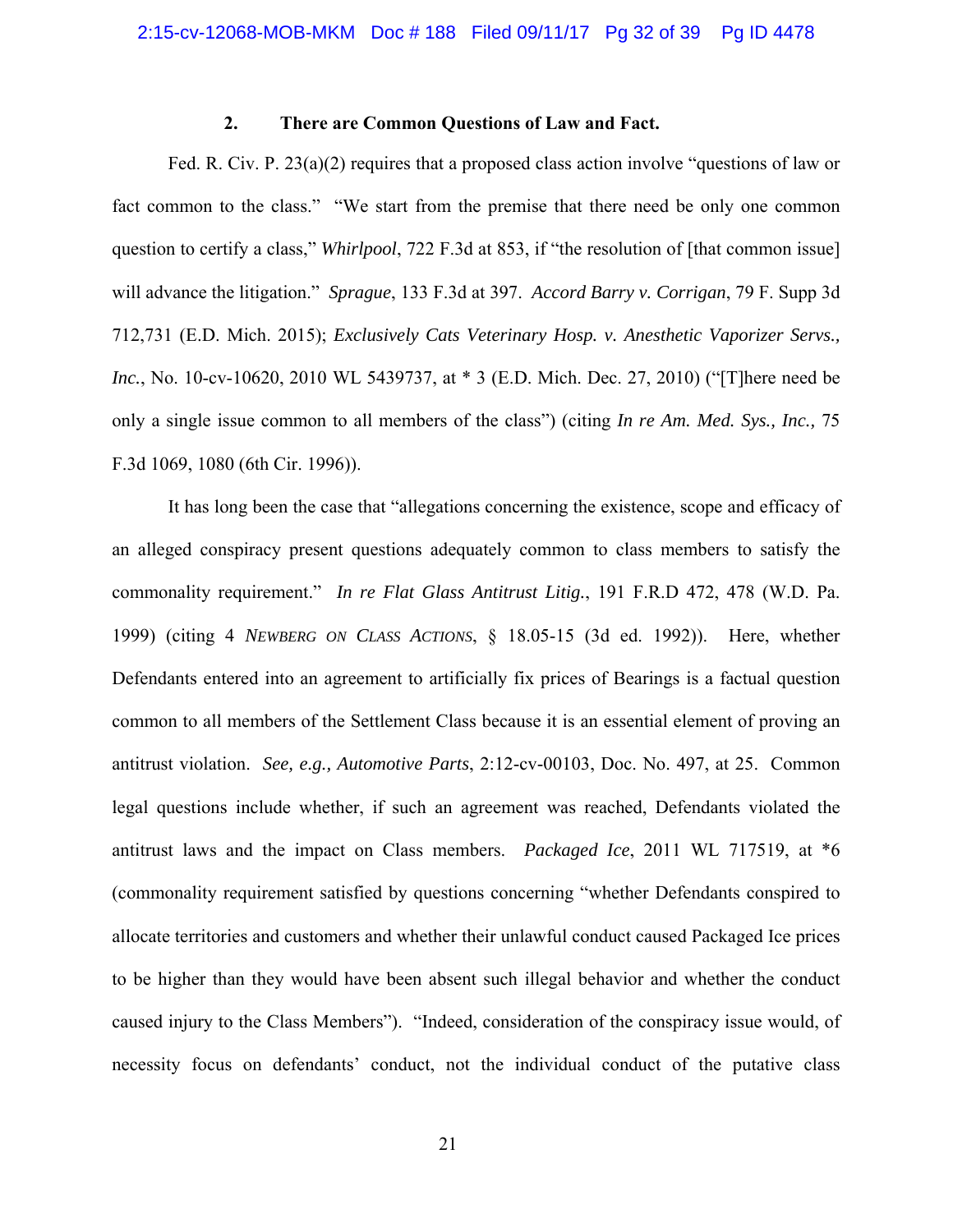members." *Flat Glass*, 191 F.R.D. at 484. Because there are common legal and factual questions related to potential liability, the commonality requirement of Rule  $23(a)(2)$  is met.

#### **3. Plaintiffs' Claims are Typical of Those of the Settlement Class.**

Rule 23(a)(3) requires that "the claims or defenses of the representative parties are typical of the claims or defenses of the class." Fed. R. Civ. P. 23(a)(3). "If there is a strong similarity of legal theories, the requirement [of typicality] is met, even if there are factual distinctions among named and absent class members." *Griffin*, 2013 WL 6511860, at \*6 (quoting *Ford Motor*, 2006 WL 1984363, at \* 19); *Date*, 2013 WL 3945981, at \*3.

"Typicality is met if the class members' claims are 'fairly encompassed by the named plaintiffs' claims.'" *Whirlpool*, 722 F.3d at 852 (quoting *Sprague*, 133 F.3d at 399). Here, Plaintiffs' claims arise from the same course of conduct as the claims of the other Settlement Class members: the Defendants' alleged violations of the antitrust laws. Plaintiffs and the other members of Settlement Class are proceeding on the same legal claim, alleged violations of Section 1 of the Sherman Antitrust Act. *See UAW*, 497 F. 3d at 625; *Barry*, 2015 WL 136238, at  $*13.$  Accordingly, the Rule 23(a)(3) typicality requirement is satisfied.

## **4. Plaintiffs Will Fairly and Adequately Protect the Interests of the Class.**

Rule 23(a)(4) requires that the class representative fairly and adequately protect the interests of the class. "There are two criteria for determining adequacy of representation: (1) the proposed class representative must have common interests with the other class members; and (2) it must appear that the class representative will vigorously prosecute the interests of the class through qualified counsel." *Sheick v. Automotive Component Carrier LLC,* No. 09–14429, 2010 WL 3070130, at \*3 (E.D. Mich. Aug. 02, 2010) (quoting *Senter v. Gen. Motors Corp.,* 532 F.2d 511, 524-25 (6th Cir. 1976)).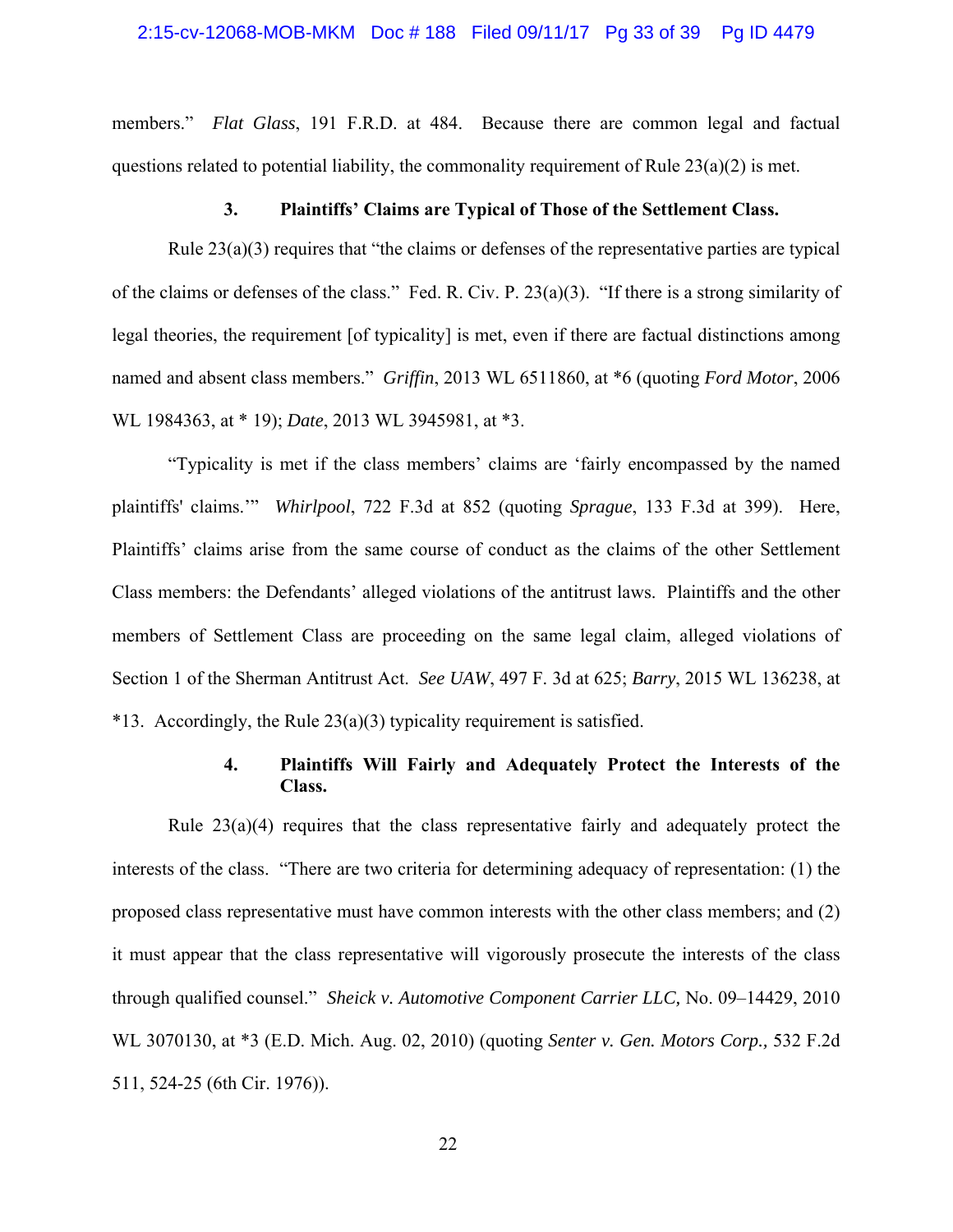#### 2:15-cv-12068-MOB-MKM Doc # 188 Filed 09/11/17 Pg 34 of 39 Pg ID 4480

These requirements are met here. The interests of the proposed representatives of the Settlement Class - DALC Gear & Bearing Supply Corp., McGuire Bearing Company, and Sherman Bearings, Inc. - are the same as those of other Settlement Class members. Plaintiffs are direct purchasers of Bearings from a Defendant in the United States. Plaintiffs and the other Settlement Class members claim that they were injured as a result of the alleged conspiracy, and seek to prove that Defendants violated the antitrust laws. Plaintiffs' interests are thus aligned with those of the Settlement Class.

Moreover, Plaintiffs have retained qualified and experienced counsel to pursue this action.<sup>9</sup> Settlement Class Counsel and other counsel with whom they are working vigorously represented Plaintiffs and the Settlement Class in the settlement negotiations with the Schaeffler Defendants, and have vigorously prosecuted this action. Rule  $23(a)(4)$ 's adequacy requirement is therefore satisfied.

## **B. Plaintiffs' Claims Satisfy the Prerequisites of Rule 23(b)(3) for Settlement Purposes.**

In addition to satisfying Rule 23(a), Plaintiffs must show that the putative class falls under at least one of the three subsections of Rule 23(b). Here, the Settlement Class qualifies under Rule 23(b)(3), which authorizes class certification if "questions of law or fact common to the members of the class predominate over any questions affecting only individual members, and… a class action is superior to other available methods for the fair and efficient adjudication

 $\frac{1}{9}$ <sup>9</sup> Rule 23(g) requires the court to examine the capabilities and resources of class counsel to determine whether they will provide adequate representation to the class. The Court previously appointed Freed Kanner London & Millen LLC, Kohn, Swift & Graf, P.C., Preti, Flaherty, Beliveau & Pachios LLP, and Spector Roseman Kodroff & Willis, P.C. as Interim Co-Lead Counsel in this case and all other *Automotive Parts Antitrust Litigation* cases. For the same reasons that the Court appointed them to that position, their appointment as Co-Lead Settlement Class Counsel is appropriate.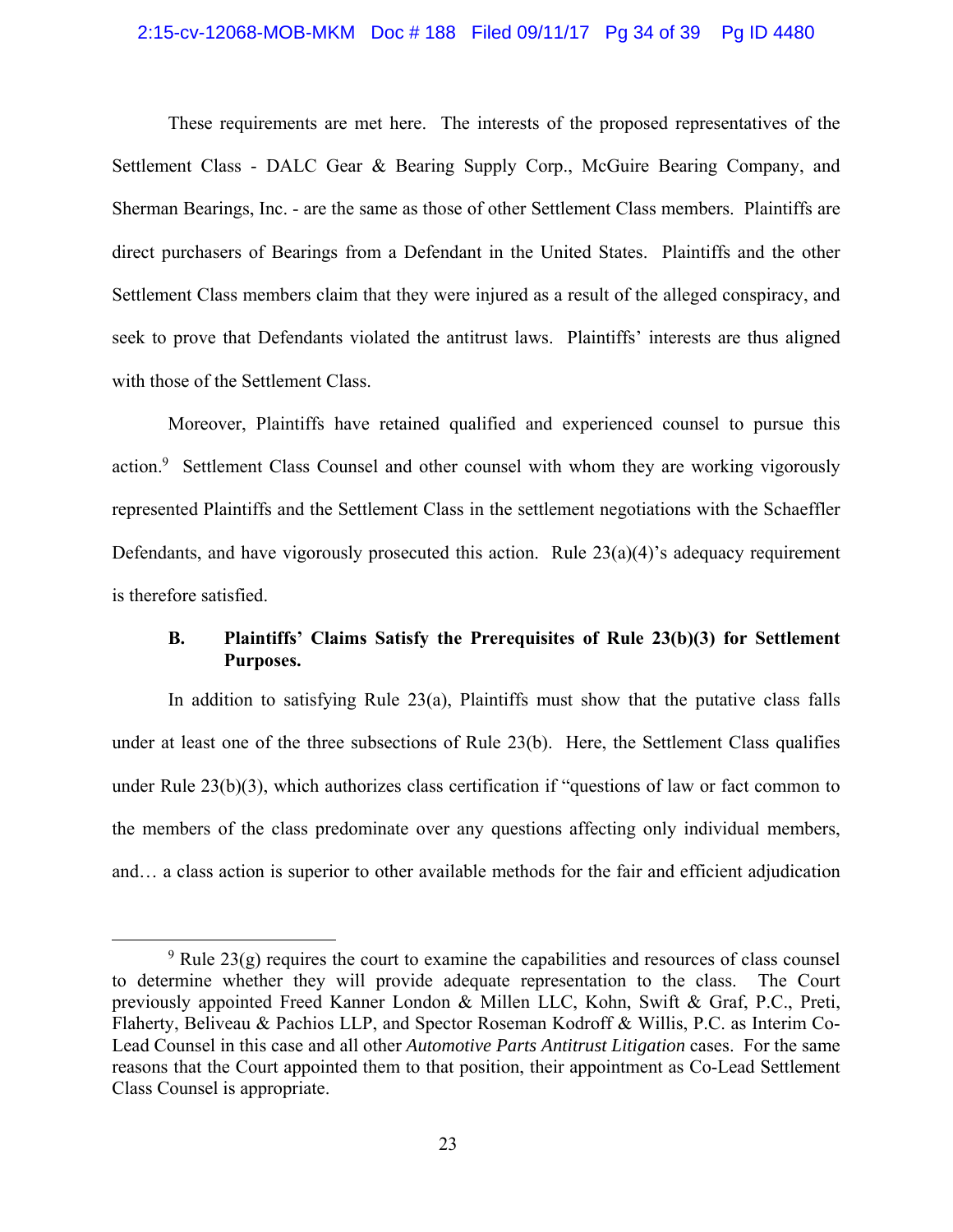of the controversy." *In re Scrap Metal Antitrust Litig.,* 527 F.3d 517, 535 (6th Cir. 2008); *Hoving v. Lawyers Title Ins. Co.*, 256 F.R.D. 555, 566 (E.D. Mich. 2009).

#### **1. Common Legal and Factual Questions Predominate**

Rule  $23(b)(3)$ 's requirement that common issues predominate ensures that a proposed class is "sufficiently cohesive to warrant certification." *Amchem*, 521 U.S. at 623. The predominance requirement is met where "the issues in the class action that are subject to generalized proof, and thus applicable to the class as a whole, . . . predominate over those issues that are subject only to individualized proof." *Beattie v. CenturyTel, Inc.,* 511 F.3d 554, 564 (6th Cir. 2007) (citation omitted).

Courts have repeatedly recognized that horizontal price-fixing cases are particularly wellsuited for class certification because proof of the conspiracy is a common, predominating question. *Automotive Parts*, 2:12-cv-00103, Doc. No. 497, at 27; *Scrap Metal*, 527 F.3d at 535; *Packaged Ice*, 2011 WL 717519, at 6; *In re Southeastern Milk Antitrust Litig.*, No. 2:07-CV-208, 2010 WL 3521747, at \*5, 9-11 (E.D. Tenn. Sept. 7, 2010). Affirming class certification in *Scrap Metal,* the Sixth Circuit observed that the "district court found that the '*allegations* of pricefixing and market allocation…will not vary among class members'…. Accordingly, the court found that the 'fact of damages' was a question common to the class even if the amount of damages sustained by each individual class member varied." 527 F.3d at 535 (emphasis in original).

In this case the same set of core operative facts and theory of liability apply to each member of the Settlement Class. As discussed above, whether Defendants entered into an illegal agreement to artificially fix prices of Bearings is a question common to all Settlement Class members because it is an essential element of proving an antitrust violation. Common questions also include whether, if such an agreement was reached, Defendants violated the antitrust laws,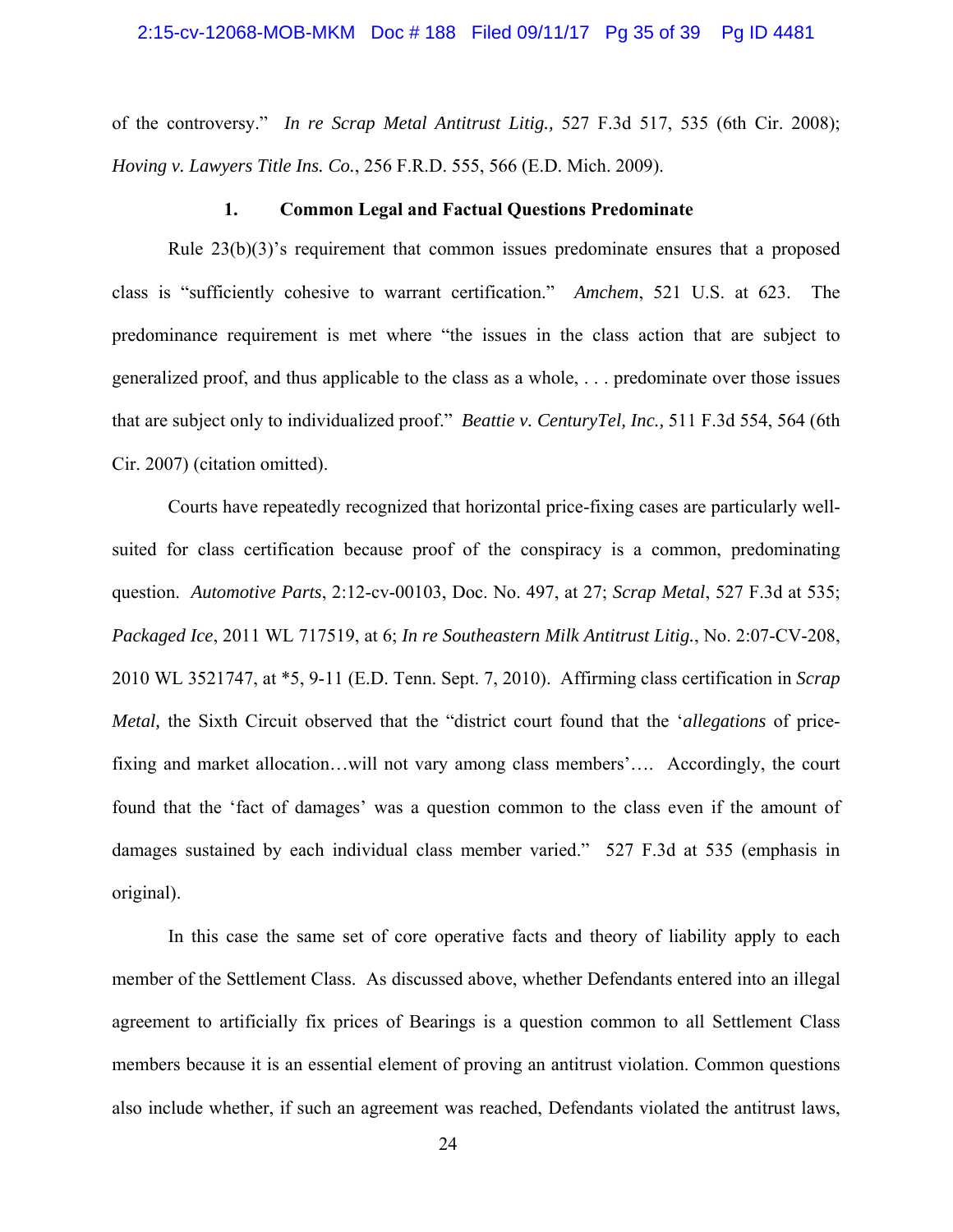#### 2:15-cv-12068-MOB-MKM Doc # 188 Filed 09/11/17 Pg 36 of 39 Pg ID 4482

and whether Defendants' acts caused anticompetitive effects. *See, e.g.*, *Packaged Ice*, 2011 WL 717519, at \*6. If Plaintiffs and the other members of the Settlement Class were to bring their own individual actions, they would each be required to prove the same wrongdoing by Defendants in order to establish liability. Therefore, common proof of Defendants' violations of antitrust law will predominate.

## **2. A Class Action is Superior to Other Methods of Adjudication.**

Rule 23(b)(3) lists factors to be considered in determining the superiority of proceeding as a class action compared to individual methods of adjudication: (1) the interests of the members of the class in individually controlling the prosecution of separate actions; (2) the extent and nature of other pending litigation about the controversy by members of the class; (3) the desirability of concentrating the litigation in a particular forum; and (4) the difficulties likely to be encountered in management of the class action. Fed. R. Civ. P. 23(b)(3).

All Bearings litigation has been centralized in this Court. If a Settlement Class member wants to control its own litigation, it can request exclusion from the Settlement Class. Thus, consideration of factors  $(1)$  -  $(3)$  demonstrates the superiority of a class action.

With respect to factor (4), in *Amchem,* 521 U.S. at 620, the Court explained that when a court is asked to certify a settlement-only class it need not consider the difficulties in managing a trial of the case, because the settlement will end the litigation without a trial. *See Cardizem,* 218 F.R.D. at 517.

In addition, even though the Settlement Class is not composed of small retail purchasers, "[g]iven the complexities of antitrust litigation, it is not obvious that all members of the class could economically bring suits on their own." *In re Cardizem CD Antitrust Litig*, 200 F.R.D. 297, 325 (E.D. Mich. 2007) (quoting *Paper Systems Inc. v. Mitsubishi Corp.*, 193 F.R.D. 601, 605 (E.D. Wisc. 2000)). Moreover, by proceeding as a class action, both judicial and private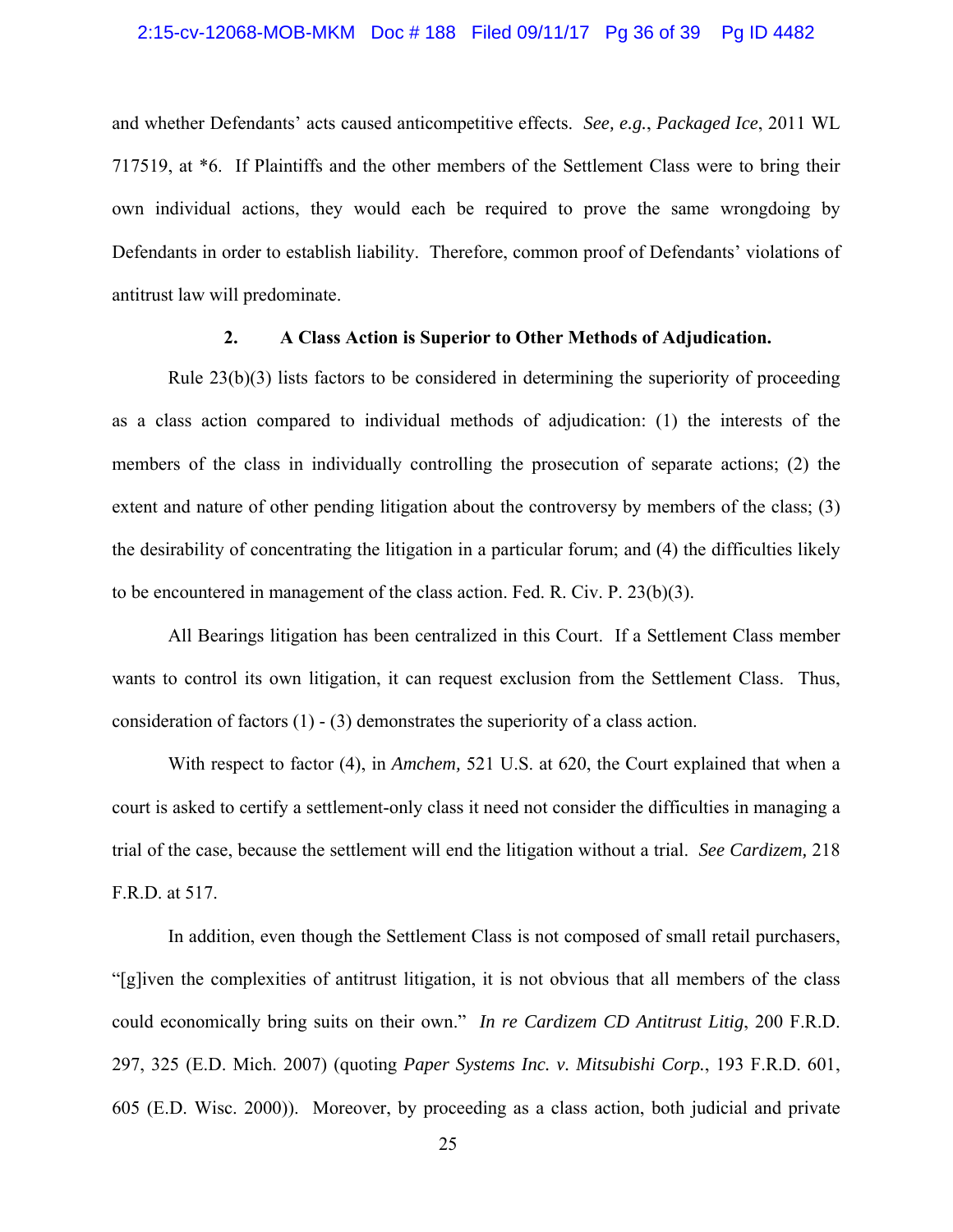### 2:15-cv-12068-MOB-MKM Doc # 188 Filed 09/11/17 Pg 37 of 39 Pg ID 4483

resources will be more efficiently utilized to resolve the predominating common issues, which will bring about a single outcome that is binding on all members of the Settlement Class. *E.g., In re Cardizem CD Antitrust Litig.,* 200 F.R.D. 326, 351 (E.D. Mich. 2001) ("The economies of time, effort and expense will be achieved by certifying a class in this action because the same illegal anticompetitive conduct by Defendants gives rise to each class member's economic injury.") The alternatives to a class action are a multiplicity of separate lawsuits with possibly contradictory results for some plaintiffs, *In re Flonase Antitrust Litig.*, 284 F.R.D. 207, 234 (E.D. Pa. 2012), or no recourse for many class members for whom the cost of pursuing individual litigation would be prohibitive. *In re NASDAQ Market-Makers Antitrust Litig*., 169 F.R.D. 493, 527 (S.D.N.Y 1996). Thus, class litigation is superior to the alternatives in this case.

#### **VII. CONCLUSION**

For the foregoing reasons, Plaintiffs respectfully request that the Court grant final approval of the settlement, certify the Settlement Class for purposes of the settlement only, and approve the request to use up to 20% of the Schaeffler Settlement Fund to pay Plaintiffs' litigation expenses.

DATED: September 11, 2017 Respectfully submitted,

 /s/David H. Fink David H. Fink (P28235) Darryl Bressack (P67820) Nathan J. Fink (P75185) FINK + ASSOCIATES LAW 38500 Woodward Ave, Suite 350 Bloomfield Hills, MI 48304 Telephone: (248) 971-2500

*Interim Liaison Counsel for the Direct Purchaser Plaintiffs*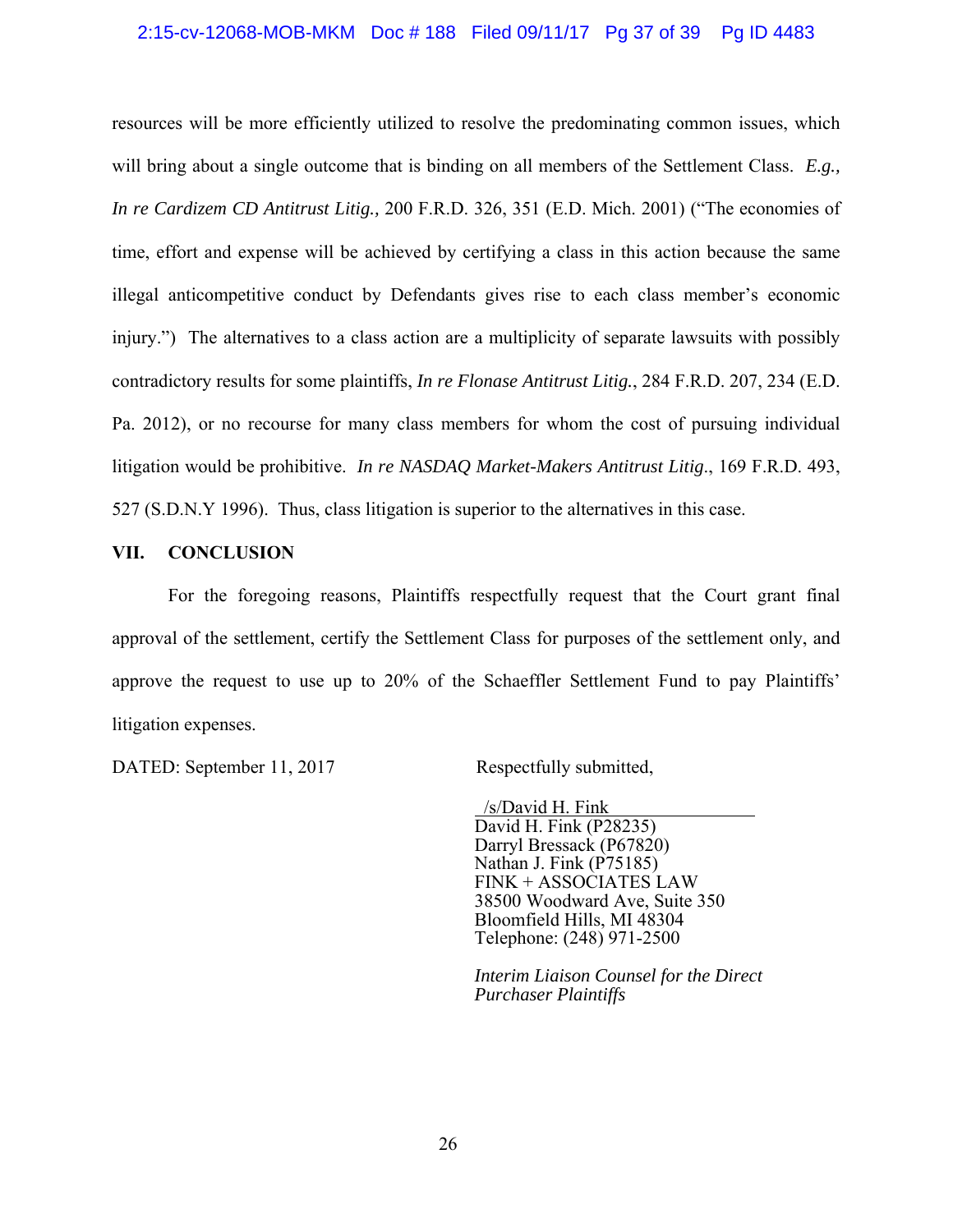Steven A. Kanner William H. London Michael E. Moskovitz FREED KANNER LONDON & MILLEN LLC 2201 Waukegan Road, Suite 130 Bannockburn, IL 60015 Telephone: (224) 632-4500

Gregory P. Hansel Randall B. Weill Michael S. Smith PRETI, FLAHERTY, BELIVEAU & PACHIOS LLP One City Center, P.O. Box 9546 Portland, ME 04112-9546 Telephone: (207) 791-3000

Joseph C. Kohn William E. Hoese Douglas A. Abrahams KOHN, SWIFT & GRAF, P.C. One South Broad Street, Suite 2100 Philadelphia, PA 19107 Telephone: (215) 238-1700

Eugene A. Spector William G. Caldes Jonathan M. Jagher Jeffrey L. Spector SPECTOR ROSEMAN & KODROFF, P.C. 1818 Market Street, Suite 2500 Philadelphia, PA 19103 Telephone: (215) 496-0300

### *Interim Co-Lead Counsel for the Direct Purchaser Plaintiffs*

Solomon B. Cera Thomas C. Bright CERA LLP 595 Market Street, Suite 2300 San Francisco, CA 94105 Telephone: (415) 777-2230

Manuel J. Dominguez Cohen Milstein Sellers & Toll PLLC 2925 PGA Boulevard, Suite 200 Palm Beach Gardens, FL 33410 Telephone: (877) 515-7955

*Direct Purchaser Plaintiffs' Counsel*